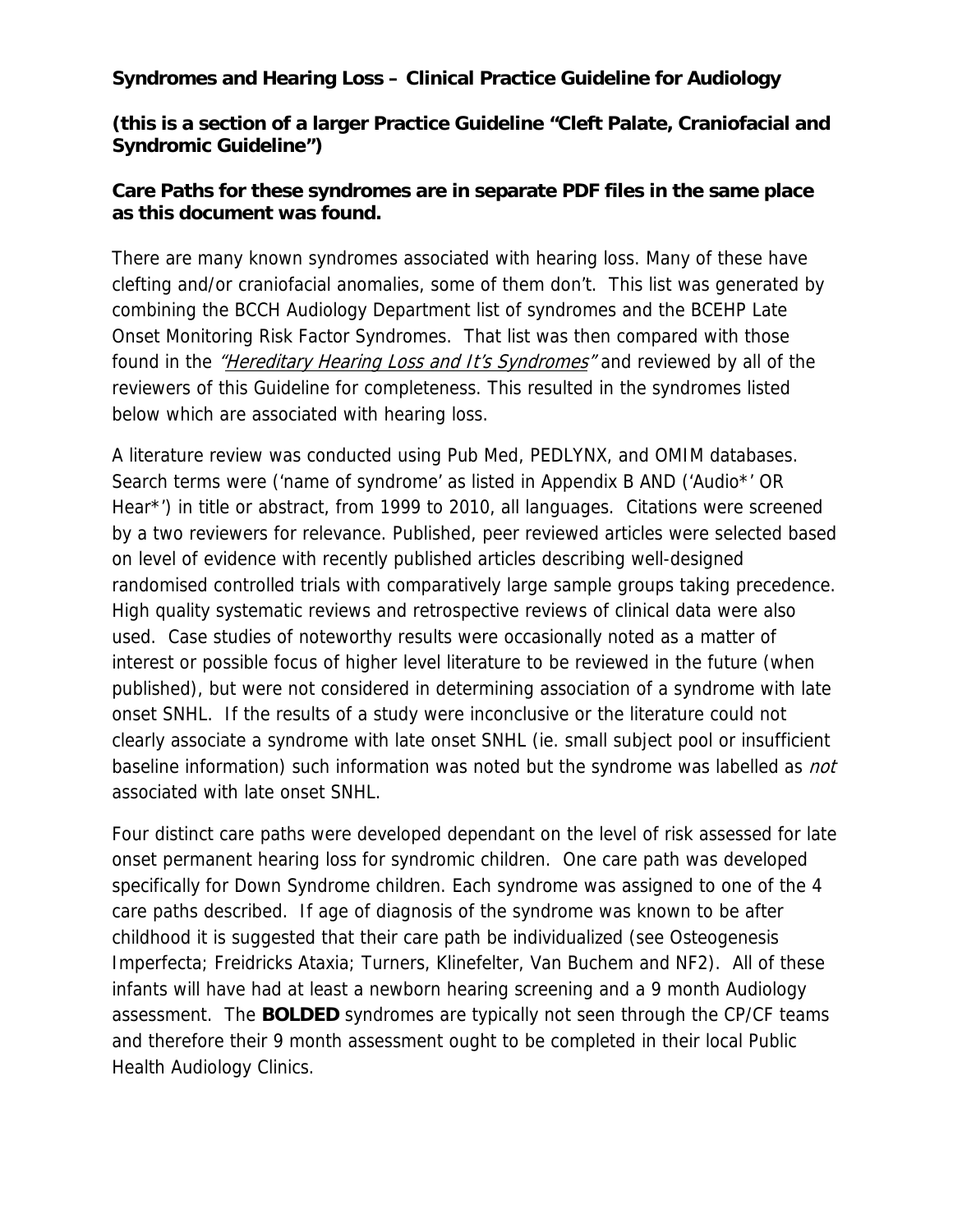|                                   | Risk of late onset         | Age of            | Care Path                                |
|-----------------------------------|----------------------------|-------------------|------------------------------------------|
|                                   | Permanent HL?              | Diagnosis of      | <b>Cleft Palate</b><br>1-minimum f-up    |
|                                   | Y= Yes evidence            | Syndrome          | 2-moderate f-up                          |
| <b>SYNDROME</b> /Description      | found                      |                   | 3-closest f-up<br>4- Downs Syndrome f-up |
|                                   | N= No evidence             |                   | 5- Individualized                        |
|                                   | found                      |                   |                                          |
| 22Q11 (VCF/DiGeorge)              | N: Primarily CHL related   | Commonly at       |                                          |
| Velocardiofacial Syndrome         | to auricular anomalies     | birth due to the  |                                          |
| Cayler, Shprintzen: typical       | and cleft. ~11-20%         | congenital heart  | $\overline{2}$                           |
| characteristics include cardiac   | congenital SNHL possibly   | disease and       |                                          |
| abnormality (especially Fallot's  | related to vascular        | abnormal facies,  |                                          |
| Tetralogy), abnormal facies,      | abnormalities. Case        | present in most   |                                          |
| thymic aplasia, can have cleft    | evidence of labrynthine    | all cases. If not |                                          |
| palate, hypocalcemia Zarchi et    | anomalies.                 | heart problems    |                                          |
| al, 2011. Digillio, 1999.         |                            | can be later      |                                          |
| Estimated prevalence: 1: 4,000.   |                            | diagnosed.        |                                          |
| ~10% cleft palate                 |                            |                   |                                          |
|                                   |                            |                   |                                          |
| DiGeorge sequence: cardiac        | Y: although primarily CHL  | Commonly at       | $\overline{2}$                           |
| defects, Thymus hypoplasia        | related to auricular       | birth due to the  |                                          |
| and/or T call-mediated            | anomalies and cleft and    | congenital heart  |                                          |
| immunodeficiency, and             | ~11-20% congenital SNHL    | disease and       |                                          |
| hypocalcemia and/or absence of    | as well as some cases of   | abnormal facies,  |                                          |
| parathyroids- (part of deletion   | LVA. Hearing loss can be   | present in most   |                                          |
| 22q11 spectrum) Digillio, 1999.   | unilateral and can be      | all cases. If no  |                                          |
| Erkki et al, 2007. Belmont et al, | likely related to vascular | heart problems    |                                          |
| 2011.                             | abnormalities) as well as  | can be later      |                                          |
| Estimated prevalence 1: 4,000.    | some case reports of       | diagnosed         |                                          |
|                                   | labyrinthine anomalies.    |                   |                                          |
|                                   | Not enough evidence to     |                   |                                          |
|                                   | determine if significant   |                   |                                          |
|                                   | risk of late onset snhl.   |                   |                                          |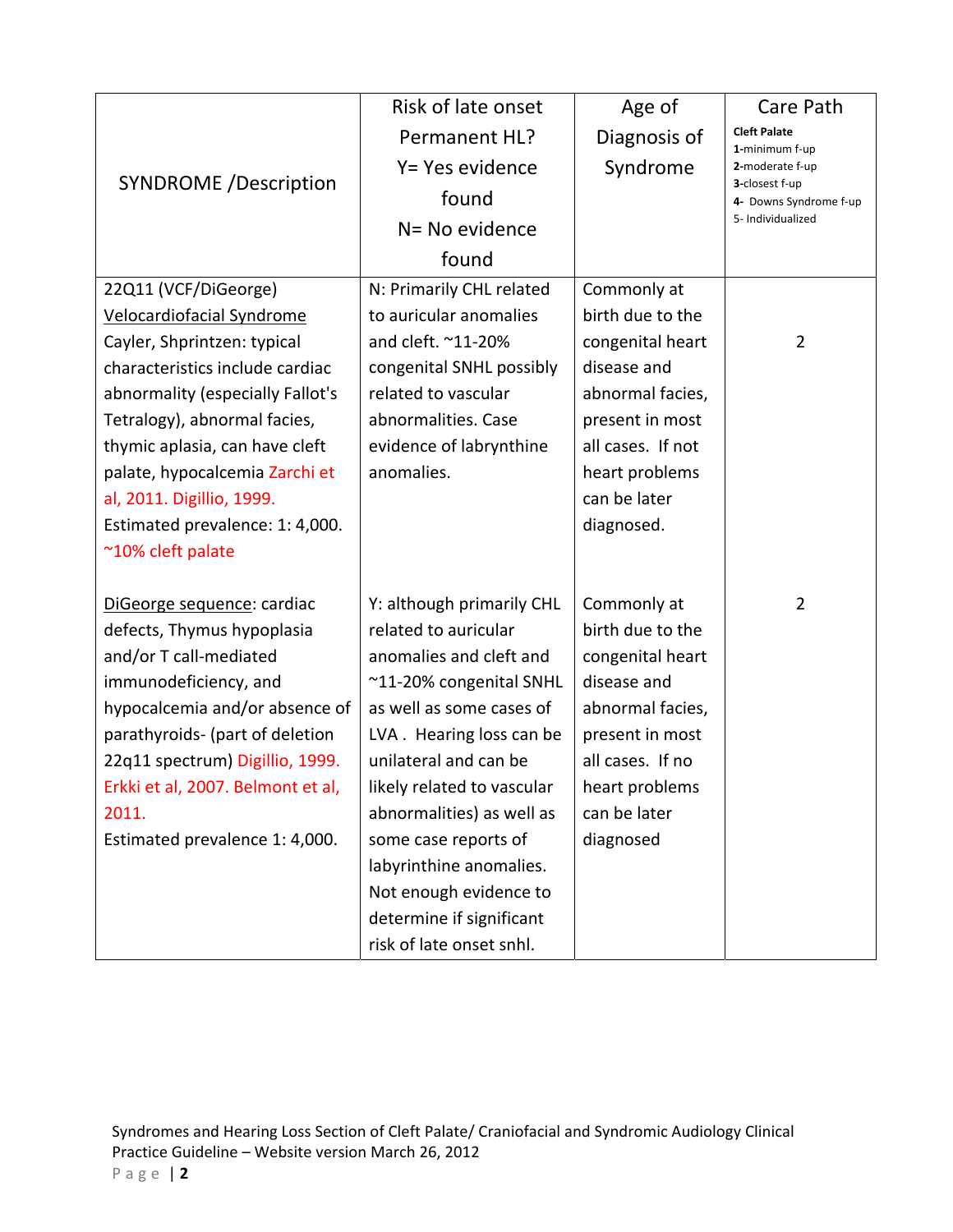|                                  | Risk of late onset        | Age of          | Care Path                                |
|----------------------------------|---------------------------|-----------------|------------------------------------------|
|                                  | Permanent HL?             | Diagnosis of    | <b>Cleft Palate</b><br>1-minimum f-up    |
|                                  | Y= Yes evidence           | Syndrome        | 2-moderate f-up                          |
| <b>SYNDROME</b> /Description     | found                     |                 | 3-closest f-up<br>4- Downs Syndrome f-up |
|                                  | N= No evidence            |                 | 5- Individualized                        |
|                                  | found                     |                 |                                          |
| Alport syndrome: collagen        | Y: BL/HF by late          | <b>Variable</b> | 3                                        |
| synthesis disease characterized  | childhood/early           | dependant on    |                                          |
| by renal disease. Alves et. al,  | adolescence for ~80-90%   | gene mutation   |                                          |
| '08 & Kashtan, '10               | XL males & AR males &     | and extent of   |                                          |
|                                  | females. In some          | kidney problems |                                          |
|                                  | mutations (i.e. AD) SNHL  |                 |                                          |
|                                  | may not occur until       |                 |                                          |
|                                  | adulthood.                |                 |                                          |
| Alström syndrome: pigmentary     | Y: BL/HF progressive late | <b>Variable</b> | 3                                        |
| retinopathy, diabetes mellitus,  | childhood/early           |                 |                                          |
| and obesity. Joy et al '07,      | adolescence for ~80%.     |                 |                                          |
| <b>Marshall et al '11</b>        | Some incidences of CHL &  |                 |                                          |
| <b>Estimated prevalence</b>      | chronic OM. Symptom       |                 |                                          |
| <1:1,000,000 in general          | onset usually in infancy, |                 |                                          |
| population                       | but both onset and        |                 |                                          |
|                                  | severity highly variable. |                 |                                          |
| Apert Syndrome: FGFR2            | N: 3-6% Congenital CHL,   | At birth or     | $\mathbf{1}$                             |
| craniosynostosis, syndactyly of  | >56% CHL ~10-20 yrs.      | pre-natally     |                                          |
| hands and feet, mental           | Due to OME. Persistent    |                 |                                          |
| retardation Rajenderhumar,       | to adulthood.             |                 |                                          |
| 2005. Curch et al, 2007. Zhou et |                           |                 |                                          |
| al, 2009. Robin et al, 2011.     |                           |                 |                                          |
| Prevalence: ~1: 100,000 to       |                           |                 |                                          |
| 200,000 live births (differing   |                           |                 |                                          |
| reports).                        |                           |                 |                                          |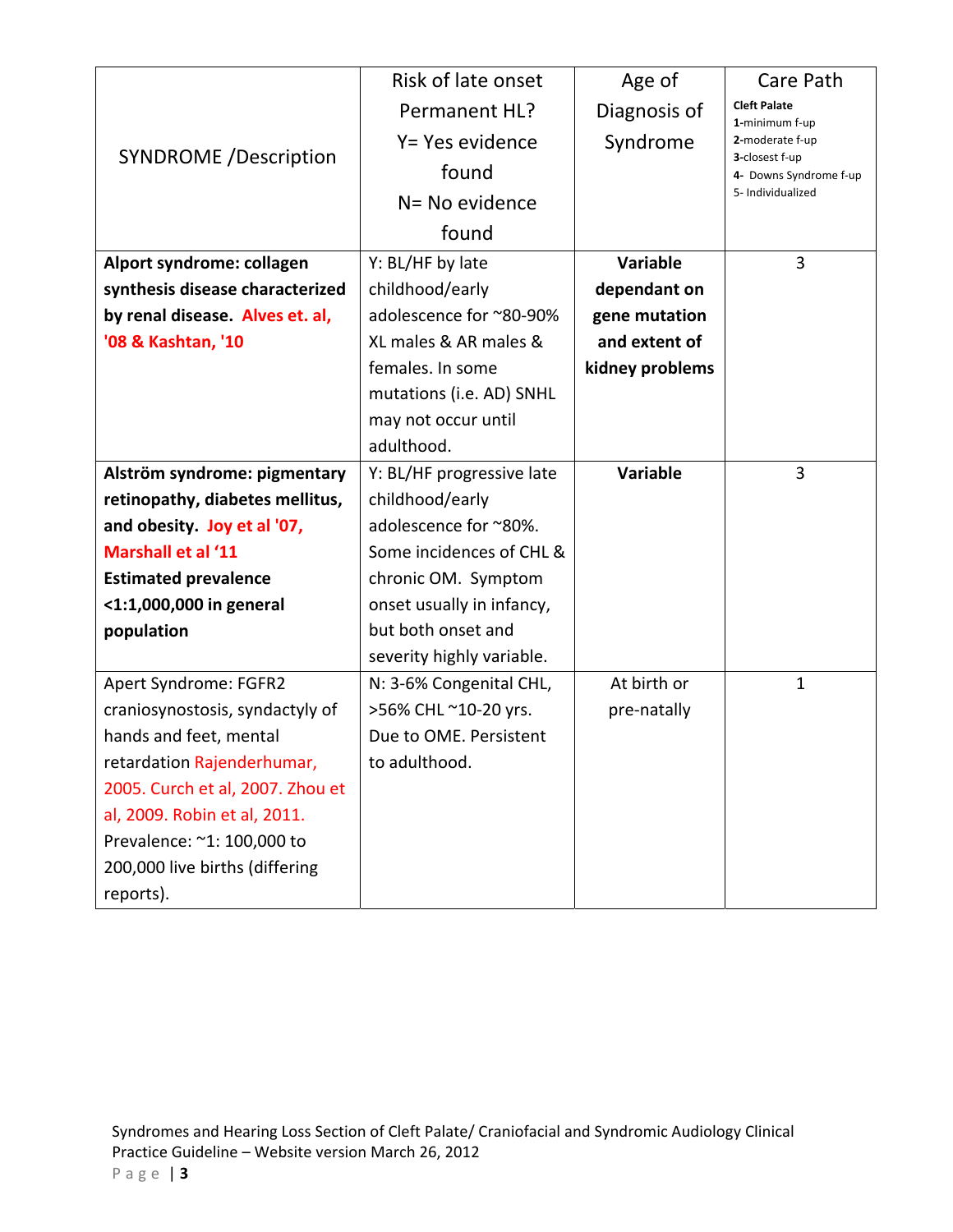|                                  | Risk of late onset        | Age of           | Care Path                                |
|----------------------------------|---------------------------|------------------|------------------------------------------|
|                                  | Permanent HL?             | Diagnosis of     | <b>Cleft Palate</b><br>1-minimum f-up    |
|                                  | Y= Yes evidence           | Syndrome         | 2-moderate f-up                          |
| <b>SYNDROME</b> /Description     | found                     |                  | 3-closest f-up<br>4- Downs Syndrome f-up |
|                                  | N= No evidence            |                  | 5- Individualized                        |
|                                  | found                     |                  |                                          |
| Branchio-Oto-Renal syndrome:     | Y: BL congenital. CHL     | Variable         | $\overline{2}$                           |
| kidney, ears, and neck           | (~50%), SNHL (~25%) &     |                  |                                          |
| abnormalities Kemperman et al,   | mixed HL.                 |                  |                                          |
| 2004. Henricus et al, 2010.      |                           |                  |                                          |
| Kimberling et al, 2011. Huang et |                           |                  |                                          |
| al, 2012.                        |                           |                  |                                          |
| General prevalence: 1: 40,000    |                           |                  |                                          |
| Onset variable, early childhood  |                           |                  |                                          |
| to early adulthood. Incidence in |                           |                  |                                          |
| profoundly deaf children: ~2%    |                           |                  |                                          |
| *Kemperman et al: 10/16 cases    |                           |                  |                                          |
| showed sig. SNHL progression     |                           |                  |                                          |
| in longitudinal anal. Including  |                           |                  |                                          |
| some fluctuation assoc. with     |                           |                  |                                          |
| enlarged endolymphatic           |                           |                  |                                          |
| duct/sac.                        |                           |                  |                                          |
| Charcot-Marie-Tooth: inherited   | Y: Late onset SNHL assoc. | Variable,        | $\overline{2}$                           |
| motor and sensory neuropathy,    | with demyelization of CN  | especially if    |                                          |
| nephritis Postelmans, 2006.      | VIII.                     | family history   |                                          |
| Kabzinska, 2010                  |                           | unknown,         |                                          |
| Incidence: ~1: 2500              |                           | usually late     |                                          |
| Prevalence varies between        |                           | childhood or     |                                          |
| subclasses (0-15%). More         |                           | early adulthood. |                                          |
| common for auto-dom. Often       |                           |                  |                                          |
| slow progression.                |                           |                  |                                          |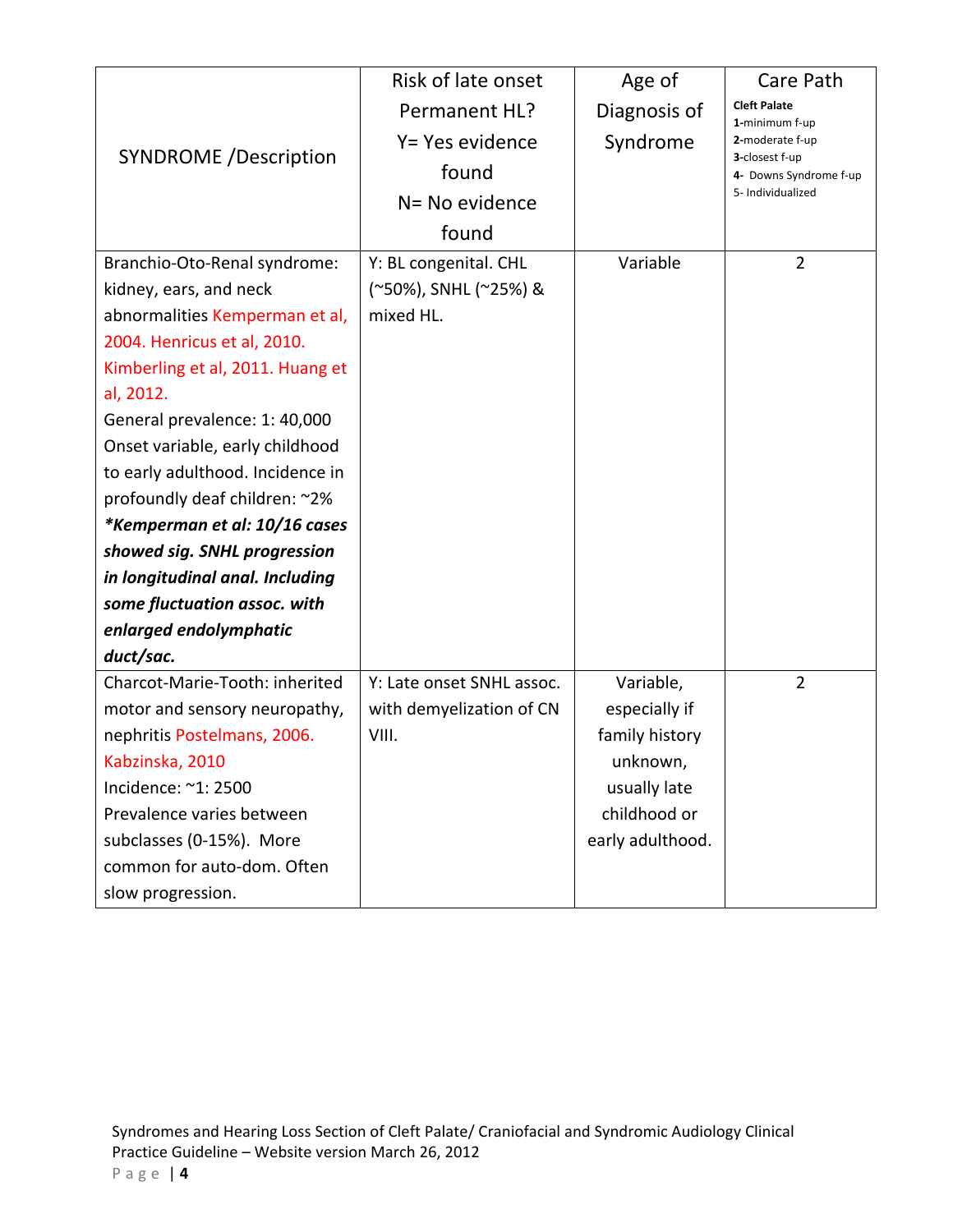|                                   | Risk of late onset       | Age of            | Care Path                                |
|-----------------------------------|--------------------------|-------------------|------------------------------------------|
|                                   | Permanent HL?            | Diagnosis of      | <b>Cleft Palate</b><br>1-minimum f-up    |
|                                   | Y= Yes evidence          | Syndrome          | 2-moderate f-up                          |
| <b>SYNDROME</b> /Description      | found                    |                   | 3-closest f-up<br>4- Downs Syndrome f-up |
|                                   | N= No evidence           |                   | 5- Individualized                        |
|                                   | found                    |                   |                                          |
| CHARGE syndrome: acronym for      | N: HL=81% of those: CHL  | While features    | $\overline{2}$                           |
| the set of congenital features:   | (24%), SNHL or mixed     | may be present    |                                          |
| Coloboma of the eye, Heart        | (76%). Chronic OME &     | at birth & many   |                                          |
| defects, Atresia of the nasal     | infections in CHL.       | are diagnosed     |                                          |
| choanae, Retardation of growth    |                          | pre-natally or in |                                          |
| and/or development, Genital       |                          | the 1st few       |                                          |
| and/or urinary abnormalities,     |                          | weeks, others     |                                          |
| and Ear abnormalities and         |                          | not until other   |                                          |
| deafness. Progressive/LO assoc.   |                          | diagnoses have    |                                          |
| with LVA (19% of SNHL). SNHL      |                          | been ruled out.   |                                          |
| Correlated with Facial palsy      |                          |                   |                                          |
| (P<.025 N=20) Edwards et al,      |                          |                   |                                          |
| 2002. Morimoto et al, 2006        |                          |                   |                                          |
| Huang et al, 2012                 |                          |                   |                                          |
| Prevalence: 1: 15,000             |                          |                   |                                          |
| Chondrodysplasias, e.g.           | N: CHL ~50%--OM &        | At birth or       | $\mathbf{1}$                             |
| Achondroplasia Szymko-            | OME. Sporadic report of  | prenatally        |                                          |
| Bennett, 2003. Collins, 2007.     | SNHL, insufficient data/ |                   |                                          |
| Pannier et al 2009. Braverman     | conflicting evidence.    |                   |                                          |
| et al, 2010. Tokgoz-Yilmas et al. |                          |                   |                                          |
| 2011.                             |                          |                   |                                          |
| Incidence: 1: 15,000- 1: 40,000   |                          |                   |                                          |
| live births (varies by type-      |                          |                   |                                          |
| Achondro. most common).           |                          |                   |                                          |
| Estimated prevalence of           |                          |                   |                                          |
| Rhizomelic Chondro. Punctata      |                          |                   |                                          |
| Type 1 < 1: 100,000.              |                          |                   |                                          |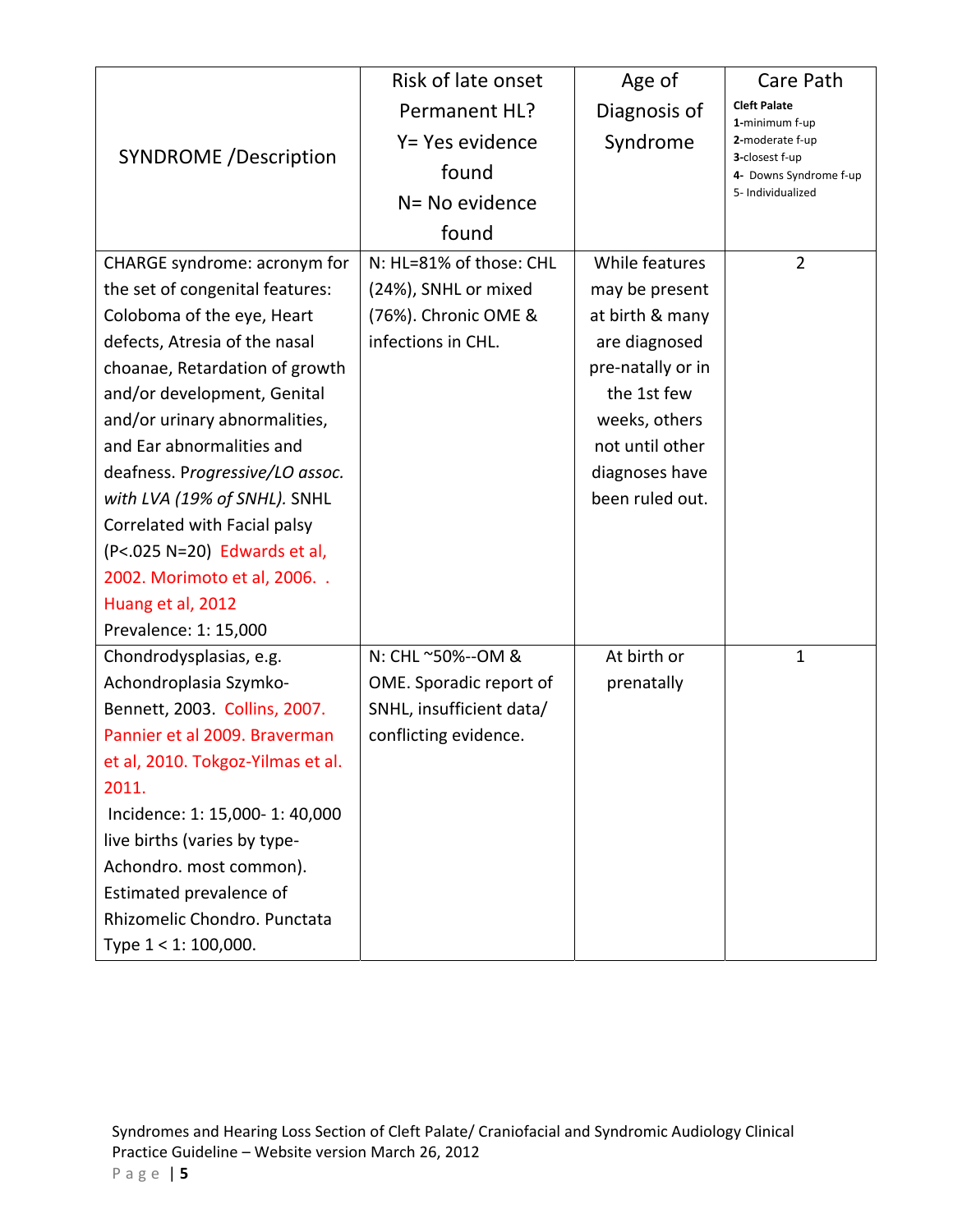|                                                                  | Risk of late onset                        | Age of                    | Care Path                                |
|------------------------------------------------------------------|-------------------------------------------|---------------------------|------------------------------------------|
|                                                                  | Permanent HL?                             | Diagnosis of              | <b>Cleft Palate</b>                      |
|                                                                  | Y= Yes evidence                           | Syndrome                  | 1-minimum f-up<br>2-moderate f-up        |
| <b>SYNDROME</b> /Description                                     | found                                     |                           | 3-closest f-up<br>4- Downs Syndrome f-up |
|                                                                  | N= No evidence                            |                           | 5- Individualized                        |
|                                                                  |                                           |                           |                                          |
|                                                                  | found                                     |                           |                                          |
| Cornelia Delange Syndrome(also<br>Long QT variant, aka Brachmann | N: high incidence of                      | Typically at birth        | $\mathbf{1}$                             |
| De Lange): slow growth before                                    | congenital severe-                        |                           |                                          |
| and after birth, severe to                                       | profound SNHL                             |                           |                                          |
| profound intellectual disability,                                |                                           |                           |                                          |
| skeletal abnormalities                                           |                                           |                           |                                          |
| distinctive facial features,<br>excessive body hair,             |                                           |                           |                                          |
| microcephaly, some cleft palate                                  |                                           |                           |                                          |
|                                                                  |                                           |                           |                                          |
| 1:10,000-30,000                                                  |                                           |                           |                                          |
| Crouzon Syndrome: FGFR2                                          | N: CHL ~55%--OM &                         | Usually 1st year          | $\mathbf{1}$                             |
| craniosynostosis, maxillary<br>hypoplasia, shallow orbits.       | <b>Stenosis or Atresia</b>                |                           |                                          |
| Church et al, 2007. Karam, 2011.                                 |                                           |                           |                                          |
| Robin et al, 2011.                                               |                                           |                           |                                          |
| Prevalence: 1.6: 100,000                                         |                                           |                           |                                          |
| Downs Syndrome aka Trisomy                                       | N: 80% CHL, 4-20% mixed                   | <b>Typically at birth</b> | 4                                        |
| 21 Blaser, 2006. Shott, 2006.                                    | or SNHL possibly                          |                           |                                          |
| <b>Park et al, 2012</b>                                          | associated with                           |                           |                                          |
| Incidence: 1: 600-800 live births                                | unresolved/untreated                      |                           |                                          |
|                                                                  | chronic OM, anomalies                     |                           |                                          |
|                                                                  | of the cochlea, internal                  |                           |                                          |
|                                                                  | auditory canal and LVA.                   |                           |                                          |
|                                                                  | Variable data.                            |                           |                                          |
| Ehlers-Danlos syndrome:                                          | N: CHL primarily related                  | Birth or early            | $\mathbf{1}$                             |
| synthesis of collagen defects,                                   | to otosclerosis or TM                     | infancy                   |                                          |
| characterized by hypotonia,                                      | immobility                                |                           |                                          |
| ocular abnormalities, joint                                      | Evidence of a variant                     |                           |                                          |
| hypermobility. Miyajima, 2007.                                   | associated with bilateral                 |                           |                                          |
| Fransiska, 2010 Baumann et al,<br>2012                           | high frequency SNHL<br>unknown onset age. |                           |                                          |
| Estimated prevalence 1: 20,000.                                  |                                           |                           |                                          |
|                                                                  |                                           |                           |                                          |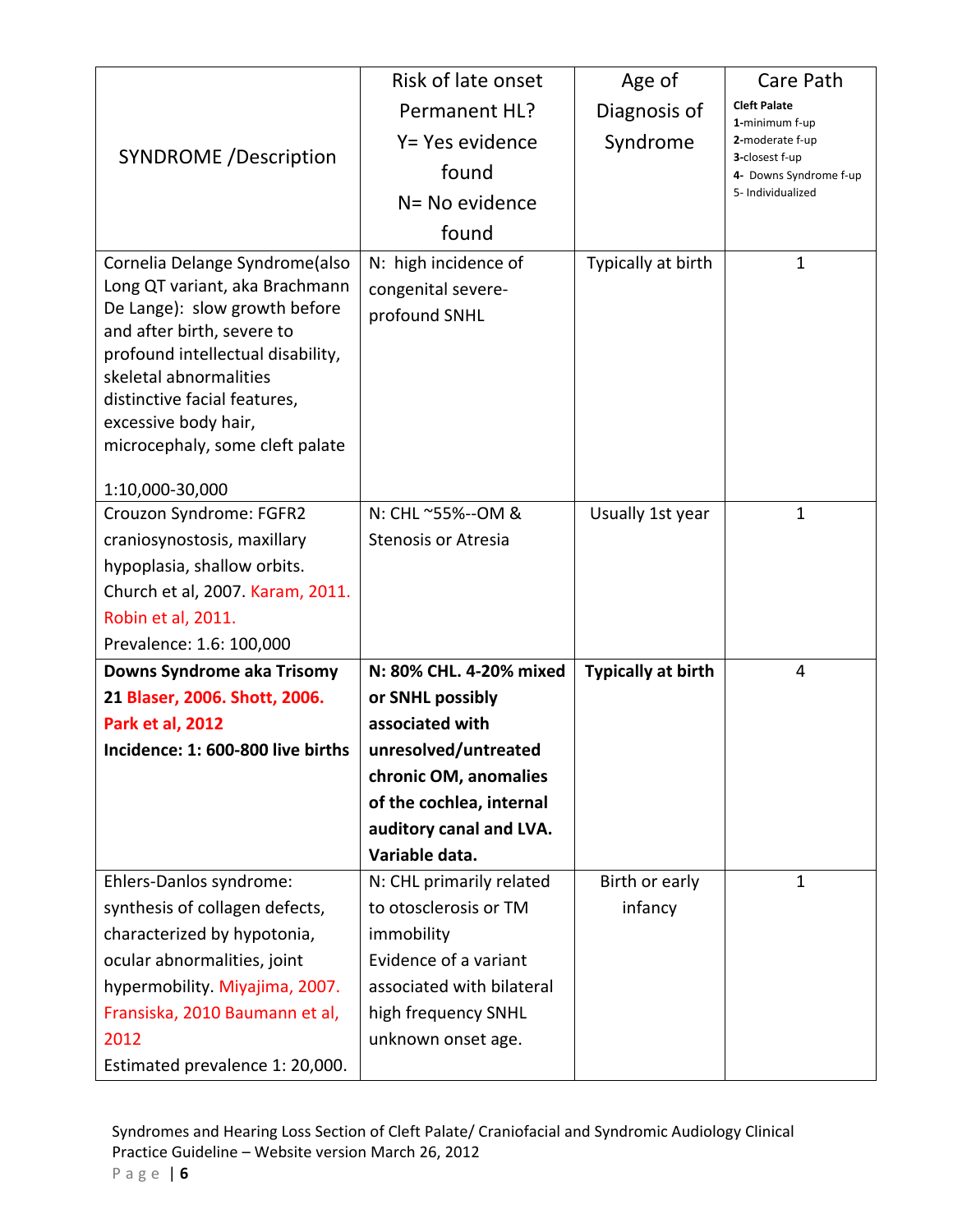|                                     | Risk of late onset              | Age of          | Care Path                                |
|-------------------------------------|---------------------------------|-----------------|------------------------------------------|
|                                     | Permanent HL?                   | Diagnosis of    | <b>Cleft Palate</b><br>1-minimum f-up    |
|                                     | Y= Yes evidence                 | Syndrome        | 2-moderate f-up                          |
| <b>SYNDROME</b> /Description        | found                           |                 | 3-closest f-up<br>4- Downs Syndrome f-up |
|                                     | N= No evidence                  |                 | 5- Individualized                        |
|                                     | found                           |                 |                                          |
| <b>Friedreich ataxia:</b>           | <b>Y: Progressive SNHL</b>      | mean onset of   | 5- Individualized                        |
| spinocerebellar, resulting in       | (~10-25%) related to            | gait symptoms   |                                          |
| progressive gait ataxia             | axonal degeneration.            | between 10 and  |                                          |
| Delatycki, 2009 & Rance et al       | <b>Onset typically prior to</b> | 15 years.       |                                          |
| 2010                                | age 25.                         |                 |                                          |
| Prevalence: 2-4: 100,000            |                                 |                 |                                          |
| Goldenhar syndrome:                 | N: Cond. component              | Within 1st year | $\overline{2}$                           |
| incomplete development of the       | (~70%) assoc. With Cleft        |                 |                                          |
| ear, nose, soft palate, lip, and    | palate.                         |                 |                                          |
| mandible (part of the oculo-        | SNHL assoc. with cochlear       |                 |                                          |
| auriculo-vertebral spectrum)        | malformation                    |                 |                                          |
| Bisdas et al, 2005. Martelli et al, | (Skarzynski: 5/14)              |                 |                                          |
| 2009. Skarzynski, 2009.             | Congenital. Possible            |                 |                                          |
| Prevalence estimated to range       | evidence of progressive         |                 |                                          |
| from 1: 3,500-7,000 live births.    | losses (maybe LVA               |                 |                                          |
|                                     | related)                        |                 |                                          |
|                                     |                                 |                 |                                          |
| Hemifacial microsomia:              | N: Primarily CHL. 6-16%         | Usually within  | $\overline{2}$                           |
| abnormal development of the         | prevalence SNHL related         | 1st year        |                                          |
| lower half of the face, most        | to cochlear & vestibular        |                 |                                          |
| commonly the ears, the mouth        | anomalies. Rate of              |                 |                                          |
| and the mandible (part of the       | progressive/late onset vs.      |                 |                                          |
| oculo-auriculo-vertebral            | congenital undetermined.        |                 |                                          |
| spectrum) Vrabec, 2010. Collett     |                                 |                 |                                          |
| et al, 2011.                        |                                 |                 |                                          |
| Incidence: 1: 3,500- 4,500.         |                                 |                 |                                          |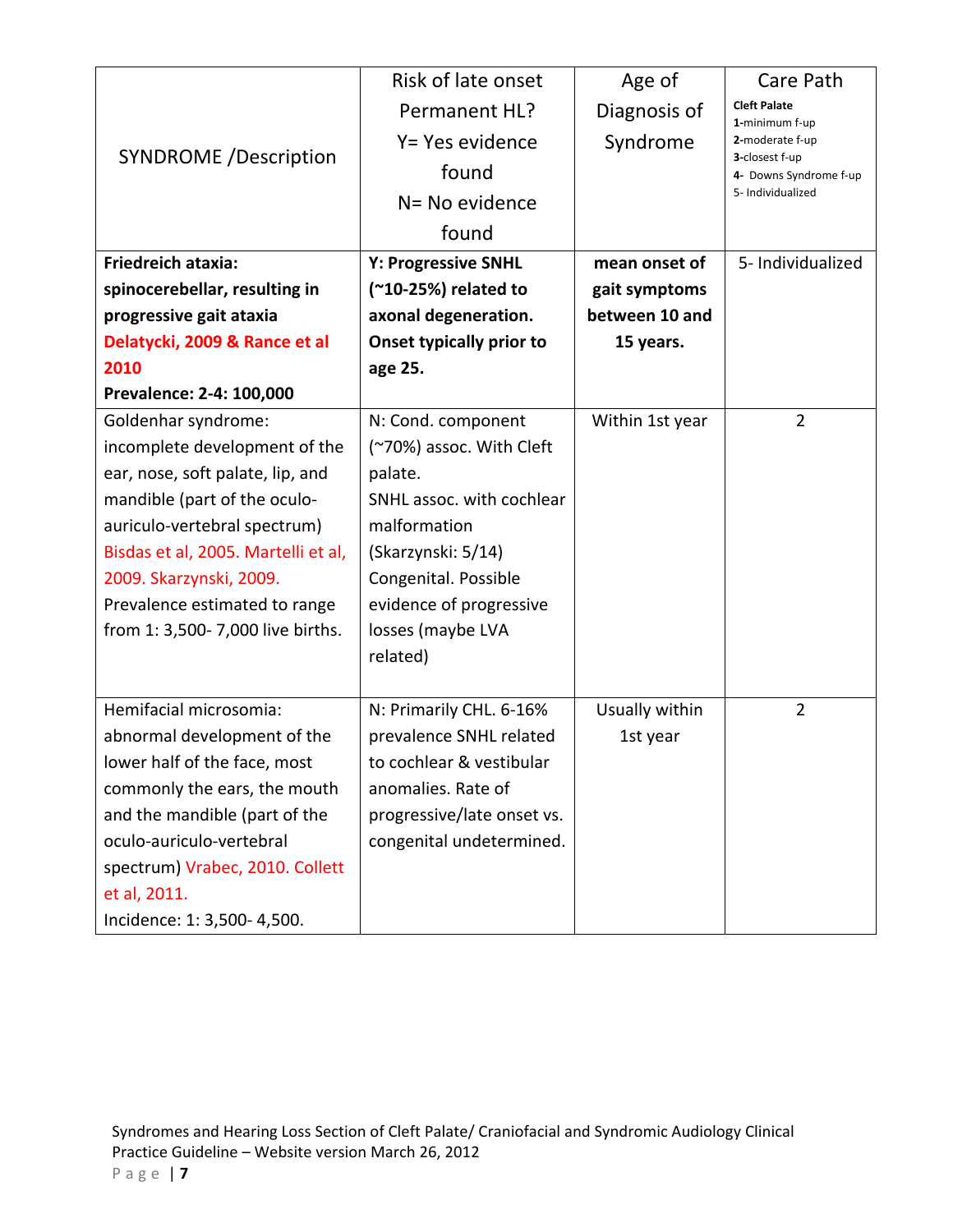|                                | Risk of late onset      | Age of          | Care Path                                |
|--------------------------------|-------------------------|-----------------|------------------------------------------|
|                                | Permanent HL?           | Diagnosis of    | <b>Cleft Palate</b><br>1-minimum f-up    |
|                                | Y= Yes evidence         | Syndrome        | 2-moderate f-up                          |
| <b>SYNDROME</b> / Description  | found                   |                 | 3-closest f-up<br>4- Downs Syndrome f-up |
|                                | N= No evidence          |                 | 5- Individualized                        |
|                                | found                   |                 |                                          |
| Hunter syndrome                | Y: Progressive SNHL as  | Variable age of | 3                                        |
| (mucopolysaccharidosis II): a  | early as age 2 and more | onset           |                                          |
| lysosomal storage disease      | commonly age 4. CHL     |                 |                                          |
| characterized by progressive   | also common.            |                 |                                          |
| intellectual impairment, death |                         |                 |                                          |
| between 10 and 15 years. Rate  |                         |                 |                                          |
| of progression ~1 db/year.     |                         |                 |                                          |
| Often will present through ENT |                         |                 |                                          |
| due to airway and neck         |                         |                 |                                          |
| problems. Wold, 2010.          |                         |                 |                                          |
| Keilmann, 2011.                |                         |                 |                                          |
| Prevalence ~1:100,000 live     |                         |                 |                                          |
| births (affects mainly males). |                         |                 |                                          |
|                                |                         |                 |                                          |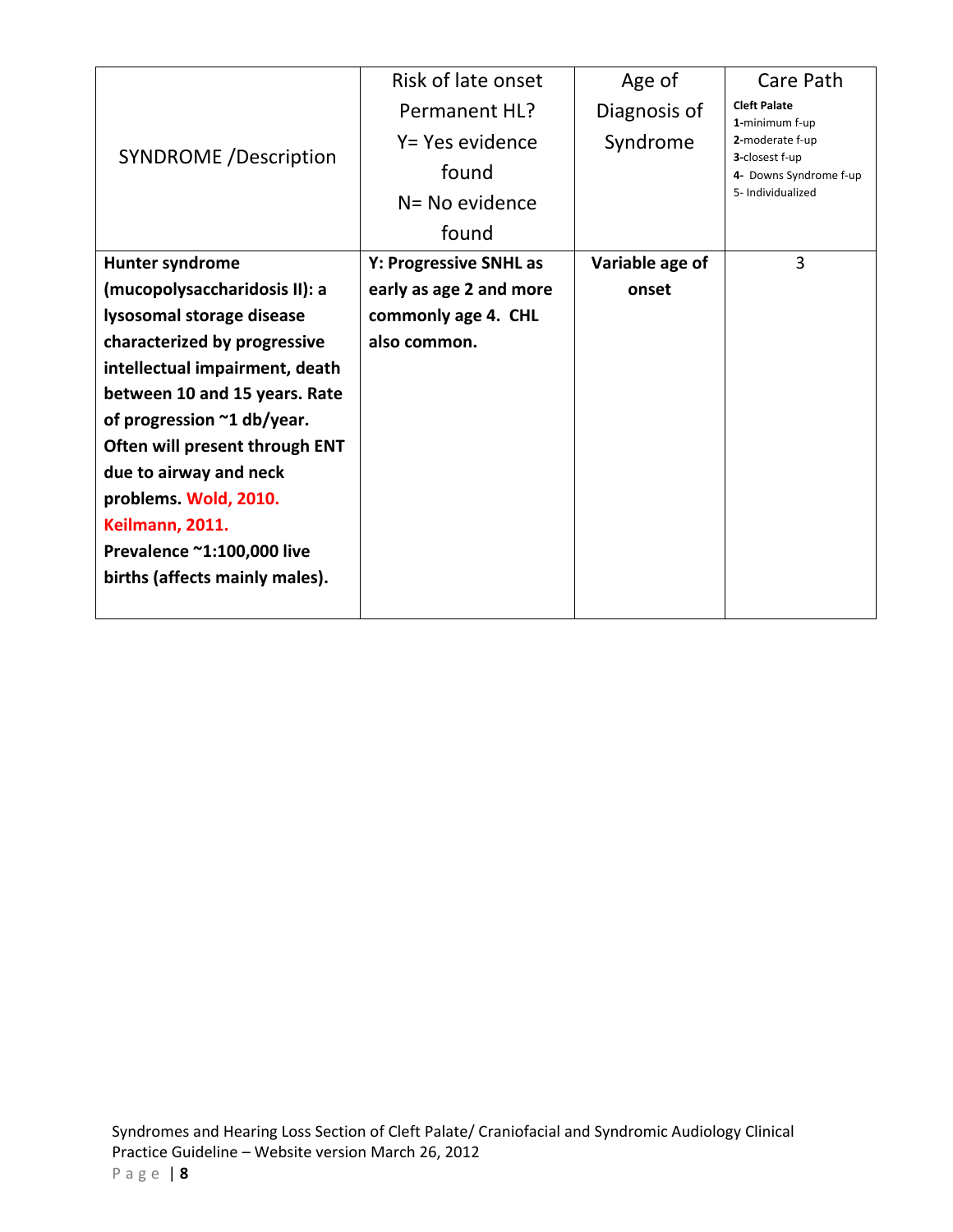|                                                                      | Risk of late onset              |                        | Care Path                         |
|----------------------------------------------------------------------|---------------------------------|------------------------|-----------------------------------|
|                                                                      |                                 | Age of                 | <b>Cleft Palate</b>               |
| <b>SYNDROME</b> /Description                                         | Permanent HL?                   | Diagnosis of           | 1-minimum f-up                    |
|                                                                      | Y= Yes evidence                 | Syndrome               | 2-moderate f-up<br>3-closest f-up |
|                                                                      | found                           |                        | 4- Downs Syndrome f-up            |
|                                                                      | N= No evidence                  |                        | 5- Individualized                 |
|                                                                      | found                           |                        |                                   |
| Hurler syndrome                                                      | Y: L-O SNHL progressing         | no clinical            | 3                                 |
| (mucopolysaccharidosis I):                                           | to profound coinciding          | presentation at        |                                   |
| lysosomal storage disease                                            | with developmental              | birth.                 |                                   |
| characterized by coarse facial                                       | delay $\sim$ 1-4 years of age.  | Severe MPS I:          |                                   |
| features, skeletal                                                   | <b>Involvement of CNVIII is</b> | feature onset ~1       |                                   |
| malformations, recurrent OM,                                         | common. Also CHL, OM            | year,                  |                                   |
| hepatosplenomegaly, and                                              | & infections.                   | <b>Attenuated MPS:</b> |                                   |
| macroglossia, developmental                                          |                                 | clinical onset         |                                   |
| delay. Often will present                                            |                                 | from age 3-10          |                                   |
| through ENT due to airway and                                        |                                 | years,                 |                                   |
| neck problems. Two basic                                             |                                 |                        |                                   |
| types (severe and attenuated).                                       |                                 |                        |                                   |
| <b>Shortened lifespan common</b>                                     |                                 |                        |                                   |
| (severe - <age 10="" and<="" td=""><td></td><td></td><td></td></age> |                                 |                        |                                   |
| attenuated varies from 20 to                                         |                                 |                        |                                   |
| normal) Gunilla et al, 2008.                                         |                                 |                        |                                   |
| Wold et al 2010. Clark et al,                                        |                                 |                        |                                   |
| 2011.                                                                |                                 |                        |                                   |
| Prevalence: 1: 100,000 for                                           |                                 |                        |                                   |
| severe form and 1: 500,000 for                                       |                                 |                        |                                   |
| attenuated form.                                                     |                                 |                        |                                   |
| Jervell and Lange-Nielsen                                            | N: Long QT Characterized        | Variable               | 1                                 |
| syndrome: variant of long QT                                         | by bilateral congenital         | Half of children       |                                   |
| syndrome (see below) Mohiddin                                        | profound SNHL                   | identified by age      |                                   |
| et al, 2004. Baig 2011,                                              |                                 | 3 due to cardiac       |                                   |
| Tranebjaerg, 2010                                                    |                                 | issues.                |                                   |
| Estimated prevalence 1.6:                                            |                                 |                        |                                   |
| 1,000,000 worldwide (higher in                                       |                                 |                        |                                   |
| areas where consanguineous                                           |                                 |                        |                                   |
| marriage is common or                                                |                                 |                        |                                   |
| identified "founder mutation" is                                     |                                 |                        |                                   |
| present-ie. Norway, 1: 200,000)                                      |                                 |                        |                                   |
|                                                                      |                                 |                        |                                   |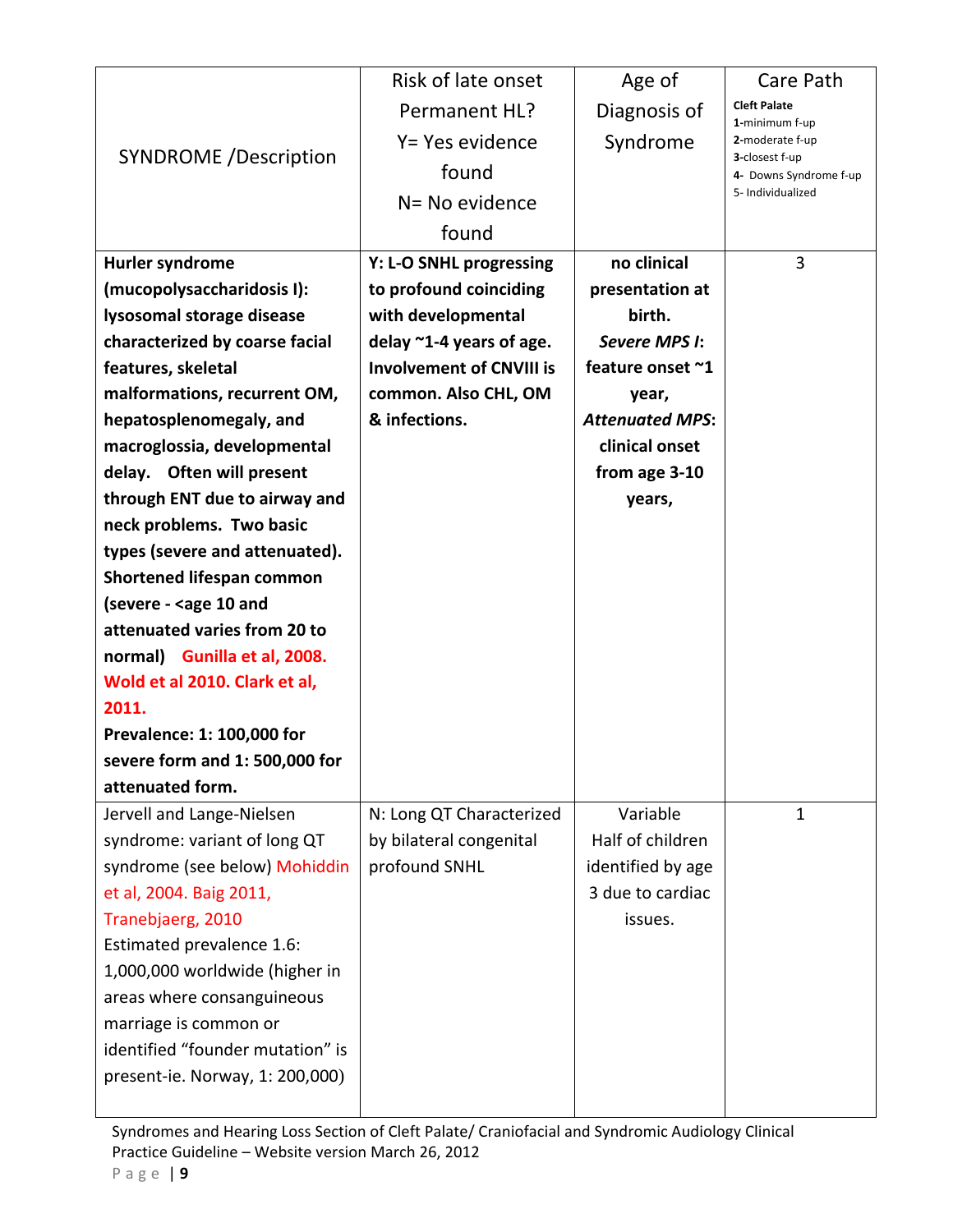|                                         | Risk of late onset              | Age of          | Care Path                                |
|-----------------------------------------|---------------------------------|-----------------|------------------------------------------|
|                                         | Permanent HL?                   | Diagnosis of    | <b>Cleft Palate</b><br>1-minimum f-up    |
|                                         | Y= Yes evidence                 | Syndrome        | 2-moderate f-up                          |
| <b>SYNDROME</b> /Description            | found                           |                 | 3-closest f-up<br>4- Downs Syndrome f-up |
|                                         | N= No evidence                  |                 | 5- Individualized                        |
|                                         | found                           |                 |                                          |
| Klinefelter syndrome (XXY):             | N: CHL due to chronic           | Later childhood | 5- Individualized                        |
| hypogonadism, infertility Evans         | OM, some reports of             |                 |                                          |
| et al, 2000. Visootsak, 2006.           | congenital snhl.                |                 |                                          |
| Prevalence 1: 500- 1,000 males          |                                 |                 |                                          |
| Klippel-Feil Sequence: fused            | N: 30% SNHL or CNHL             | Early infancy   | $\mathbf{1}$                             |
| cervical vertebrae, webbed              | congenital                      |                 |                                          |
| neck, can have cleft palate             |                                 |                 |                                          |
| Incidence: 1: 40,000 to 50,000          |                                 |                 |                                          |
| live births.                            |                                 |                 |                                          |
| Kabuki: postnatal growth                | N: 32% CNHL and                 | Typically age 2 | $\overline{2}$                           |
| deficiency, onset $\leq 1^{st}$         | ongoing OME.                    |                 |                                          |
| yr.craniofacial abnormalities,          |                                 |                 |                                          |
| some have cleft palate, some            |                                 |                 |                                          |
| cardiac deficiencies. Barozzi,          |                                 |                 |                                          |
| 2008. Matsumoto et al, 2003.            |                                 |                 |                                          |
| <b>Wessels, 2002.</b>                   |                                 |                 |                                          |
| Estimated Prevalence: 1: 32,000         |                                 |                 |                                          |
| live births                             |                                 |                 |                                          |
| Large Vestibular Aqueduct               | Y: BL (~67%) or Uni             | Early infancy   | 3                                        |
| <b>Syndrome: enlargement of</b>         | (~33%). Prevalence of L-        |                 |                                          |
| vestibular aqueduct in the              | O SNHL ~96%.                    |                 |                                          |
| inner ear Arjmand, 2004.                | <b>Onset of hearing loss is</b> |                 |                                          |
| Dewan et al, 2009. Santos et al,        | highly variable, ranging        |                 |                                          |
| 2010. Gopen et al, 2011.                | from birth to                   |                 |                                          |
| <b>Estimated Prevalence in clinical</b> | adolescence.                    |                 |                                          |
| population 5-15%.                       |                                 |                 |                                          |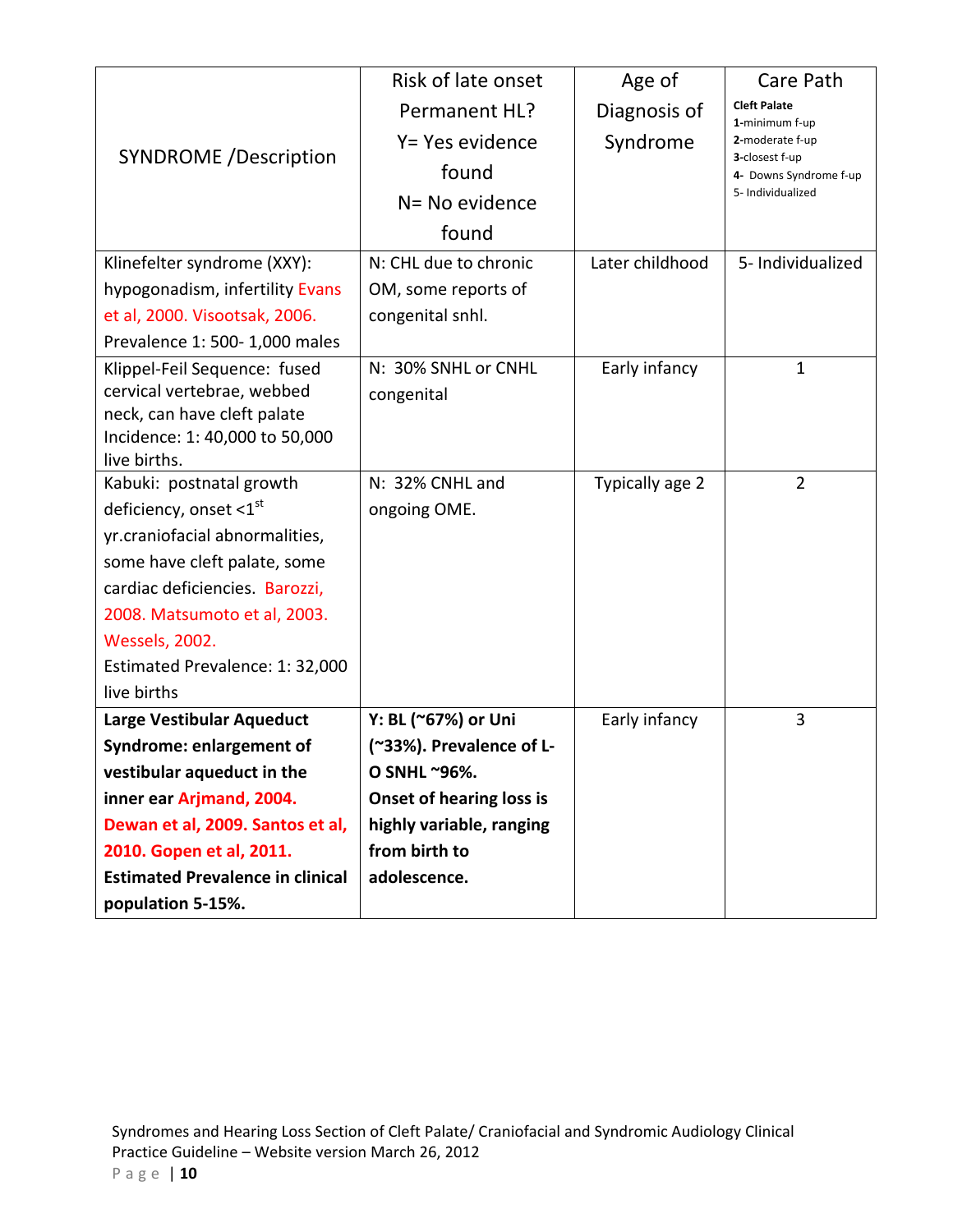|                                 | Risk of late onset         | Age of             | Care Path                                |
|---------------------------------|----------------------------|--------------------|------------------------------------------|
|                                 | Permanent HL?              | Diagnosis of       | <b>Cleft Palate</b><br>1-minimum f-up    |
|                                 | Y= Yes evidence            | Syndrome           | 2-moderate f-up                          |
| <b>SYNDROME</b> /Description    | found                      |                    | 3-closest f-up<br>4- Downs Syndrome f-up |
|                                 | N= No evidence             |                    | 5- Individualized                        |
|                                 | found                      |                    |                                          |
| Long QT syndrome:               | Y: Age of onset &          | Variable           | 3                                        |
| prolongation of QT on ECG,      | severity vary with type &  | dependant on       |                                          |
| syncope, and sudden death       | severity of cardiac        | when cardiac       |                                          |
| Sopontammarak, 2003.            | condition. Penetrance as   | issues arise       |                                          |
| Mohiddin et al, 2004. Gritli et | high as 50%.               |                    |                                          |
| al, 2010. Belmont et al, 2011.  |                            |                    |                                          |
| <b>Incidence 1: 2,500</b>       |                            |                    |                                          |
| Accounts for ~.21% of SNHL.     |                            |                    |                                          |
| Meunke Craniosynostosis-        | N: Typically mild          | Usually within 1st | $\overline{2}$                           |
| FGFR3 mutation, coronal         | bilateral, symmetric, low- | year               |                                          |
| craniosynostosis, fifth finger  | mid frequency, SNHL        |                    |                                          |
| clinodactyly, Ptosis,           | congenitally.              |                    |                                          |
| developmental delay.            |                            |                    |                                          |
| Agochukwu et al, 2006.          |                            |                    |                                          |
| Honnebier et al, 2008. Robin et |                            |                    |                                          |
| al, 2011.                       |                            |                    |                                          |
| Estimated Prevalence: 1: 30,000 |                            |                    |                                          |
| live births.                    |                            |                    |                                          |
| Nager: similar to Treacher-     | N- CHL due to middle and   | Variable           | $\mathbf 1$                              |
| Collins, micrognathia, low      | conductive ear             | dependant on       |                                          |
| set, posteriorly rotated ears,  | pathology.                 | severity           |                                          |
| atresia, can have cleft palate  |                            |                    |                                          |
| Danziger et al, 1990. Opitz,    |                            |                    |                                          |
| 2003. Hermann et al, 2005.      |                            |                    |                                          |
| Prevalence unknown, 70          |                            |                    |                                          |
| published cases.                |                            |                    |                                          |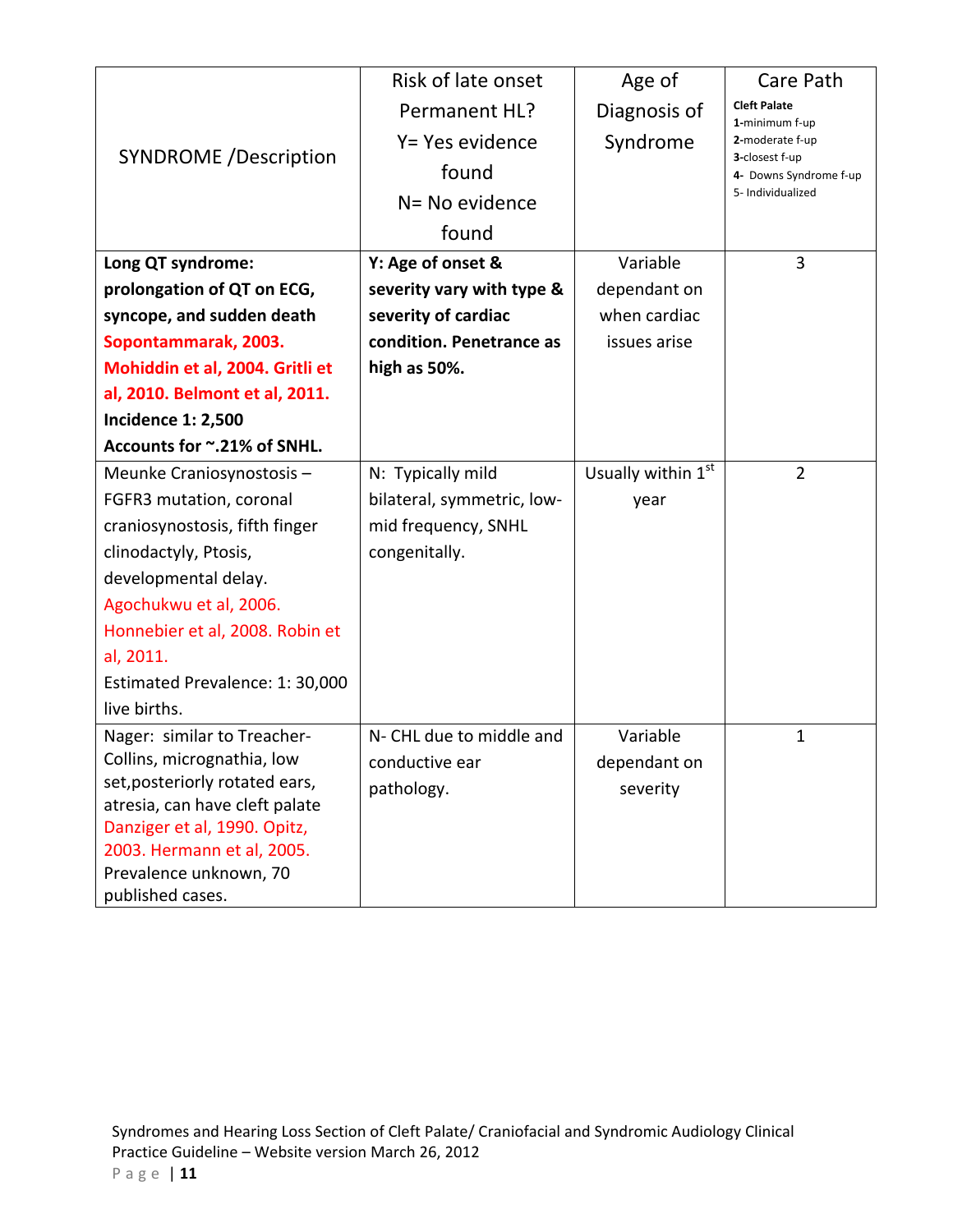|                                                             | Risk of late onset         | Age of          | Care Path                                |
|-------------------------------------------------------------|----------------------------|-----------------|------------------------------------------|
|                                                             | Permanent HL?              | Diagnosis of    | <b>Cleft Palate</b><br>1-minimum f-up    |
| <b>SYNDROME /Description</b>                                | Y= Yes evidence            | Syndrome        | 2-moderate f-up                          |
|                                                             | found                      |                 | 3-closest f-up<br>4- Downs Syndrome f-up |
|                                                             | N= No evidence             |                 | 5- Individualized                        |
|                                                             | found                      |                 |                                          |
| <b>Neurofibromatosis II (NF2):</b>                          | Y: Incidence of CN VIII    | Average age of  | 5- Individualized                        |
| tumours of the central and                                  | tumours ~90%.              | onset 18-24     |                                          |
| peripheral nervous system,                                  |                            | years dependant |                                          |
| including non-malignant                                     |                            | on penotype     |                                          |
| vestibuloschwannomas Evans,                                 |                            |                 |                                          |
| 2009                                                        |                            |                 |                                          |
| Incidence reports range from 1:                             |                            |                 |                                          |
| 40,000 to 1:25,000; and the<br>prevalence from 1:200,000 to |                            |                 |                                          |
| 1:80,000.                                                   |                            |                 |                                          |
| Noonan syndrome: short                                      | Y: SNHL ~26-40%.           | Most apparent   | $\overline{2}$                           |
| stature, characteristic facial                              | Associated with temporal   | in preschool    |                                          |
| features, hypotonia, cardiac                                | bone structural            | years           |                                          |
| abnormalities Tartaglia, 2009.                              | anomalies. Can also        |                 |                                          |
| Pierpont, 2010                                              | result in structural CHL & |                 |                                          |
| Estimated prevalence of 1:                                  | OM.                        |                 |                                          |
| 1,000 - 2,500 live births.                                  |                            |                 |                                          |
| Norrie syndrome: retinal                                    | Y: X-linked. Complete      | Early childhood | $\overline{3}$                           |
| detachment, often born blind,                               | penetrance of L-O          |                 |                                          |
| possible mental retardation                                 | progressive (mild-         |                 |                                          |
| Rehm et al, 2002. Halpin 2005 &                             | profound, assym. HF)       |                 |                                          |
| 2008                                                        | <b>SNHL</b> in late        |                 |                                          |
| Incidence/ prevalence                                       | childhood/early            |                 |                                          |
| unknown (case reports only)                                 | adolescence. Stable ~35    |                 |                                          |
|                                                             | years.                     |                 |                                          |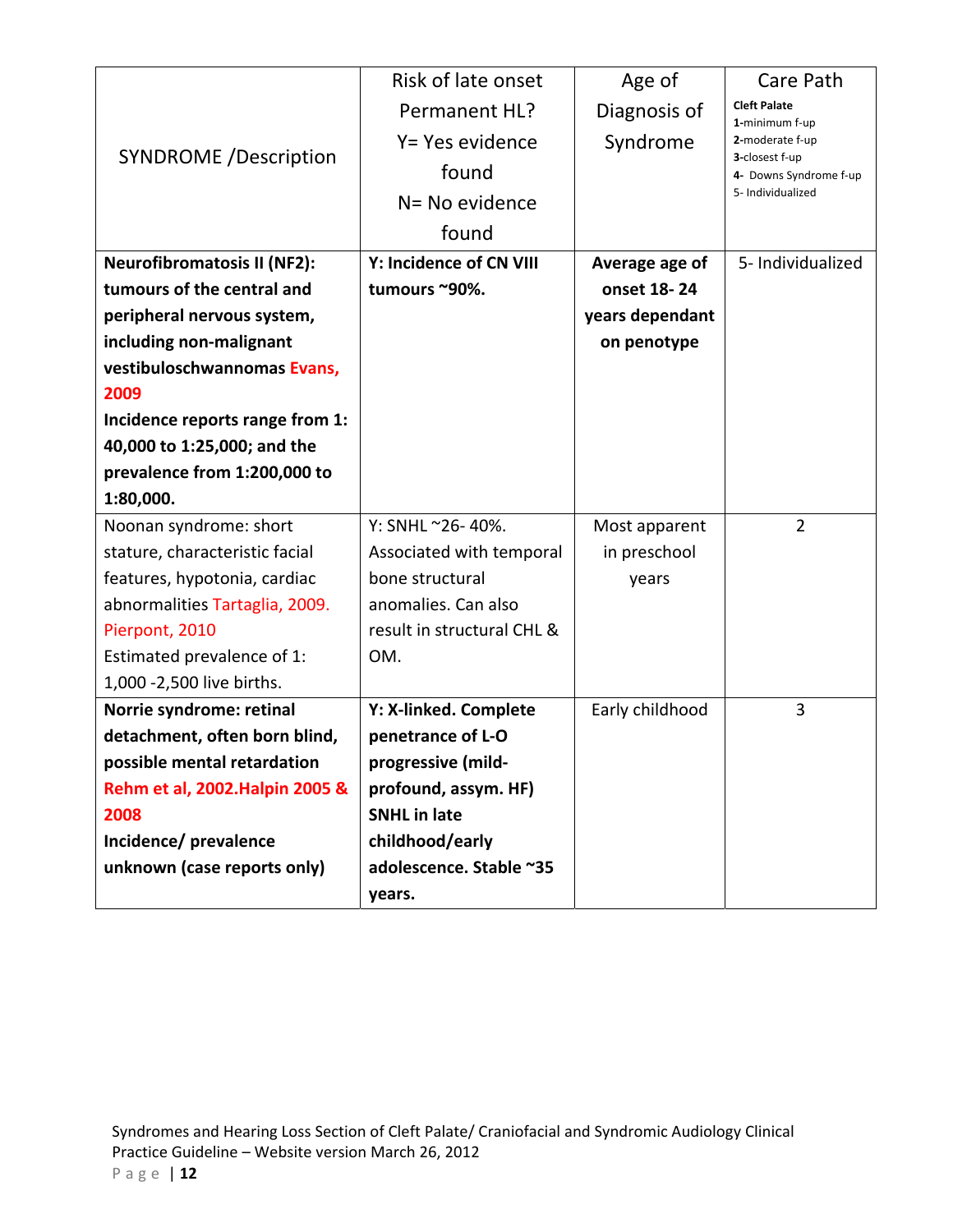|                                     | Risk of late onset            | Age of            | Care Path                                |
|-------------------------------------|-------------------------------|-------------------|------------------------------------------|
|                                     | Permanent HL?                 | Diagnosis of      | <b>Cleft Palate</b>                      |
|                                     | Y= Yes evidence               | Syndrome          | 1-minimum f-up<br>2-moderate f-up        |
| <b>SYNDROME</b> /Description        | found                         |                   | 3-closest f-up<br>4- Downs Syndrome f-up |
|                                     | N= No evidence                |                   | 5- Individualized                        |
|                                     |                               |                   |                                          |
|                                     | found                         |                   |                                          |
| Ohdo syndrome: mental               | N: Sporadic case study        | Early childhood   | $\mathbf{1}$                             |
| retardation, congenital heart       | reports, controversy over     |                   |                                          |
| disease,                            | classification. Literature    |                   |                                          |
| blepharophimosis/ptosis,            | indicates SNHL and CHL.       |                   |                                          |
| hypoplastic teeth Aizeddin et al,   | Very little specific          |                   |                                          |
| 1998 White et al, 2003 Verloes      | information on hearing        |                   |                                          |
| et al, 2006. Beckett et al, 2008    | assessment available          |                   |                                          |
| Prevalence/incidence data           | (including degree, age of     |                   |                                          |
| unavailable, literature consists of | onset/diagnosis & in          |                   |                                          |
| case reports.                       | some cases, type)             |                   |                                          |
| Osteogenesis imperfecta:            | Y: SNHL or mixed hearing      | <b>Variable</b>   | 5-Individualized                         |
| disorder of type I collagen         | loss including structural     |                   |                                          |
| metabolism characterized by         | <b>CHL &amp; otic capsule</b> |                   |                                          |
| bone fragility Sainz et al, 2009.   | demineralization &            |                   |                                          |
| Marini, 2010. Forlino et al,        | dehiscence. Typically         |                   |                                          |
| 2011.                               | type III & IV. 6-7%           |                   |                                          |
| Prevalence: 1: 15,000- 20,000       | experience loss of mild       |                   |                                          |
|                                     | or greater by 9 years of      |                   |                                          |
|                                     | age. SNHL in 25-60% of        |                   |                                          |
|                                     | cases.                        |                   |                                          |
|                                     |                               |                   |                                          |
| <b>Osteopetrosis: increased</b>     | Y: Closure of bone            | Variable onset    | 3                                        |
| osseous density due to defects      | foramina causing CN VIII      | and severity of   |                                          |
| in osteoclastic resorption          | compression. Can also         | clinical features |                                          |
| Dozier et al, 2005. Fattore et al,  | present with otosclerosis     | (infancy or early |                                          |
| 2008.                               | and external auditory         | childhood for     |                                          |
| <b>Incidence of autosomal</b>       | canal stenosis.               | autosomal         |                                          |
| recessive form: 1: 250,000          |                               | recessive form    |                                          |
| <b>Incidence of autosomal</b>       |                               | and early         |                                          |
| dominant form: 5: 100,000           |                               | adulthood for     |                                          |
|                                     |                               | autosomal         |                                          |
|                                     |                               | dominant form).   |                                          |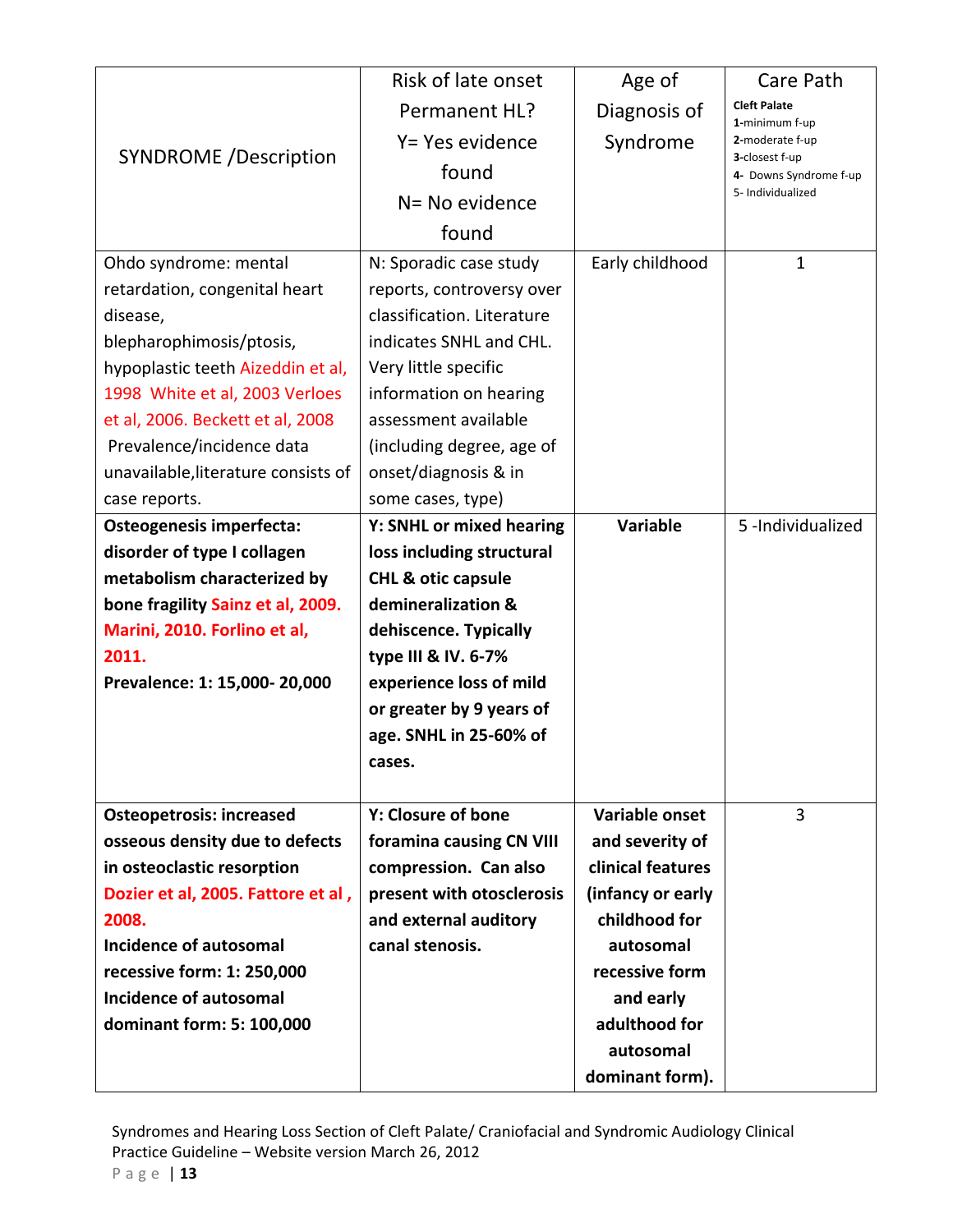|                                     | Risk of late onset                   | Age of                          | Care Path                                |
|-------------------------------------|--------------------------------------|---------------------------------|------------------------------------------|
|                                     | Permanent HL?                        | Diagnosis of                    | <b>Cleft Palate</b><br>1-minimum f-up    |
|                                     | Y= Yes evidence                      | Syndrome                        | 2-moderate f-up                          |
| <b>SYNDROME</b> /Description        | found                                |                                 | 3-closest f-up<br>4- Downs Syndrome f-up |
|                                     | N= No evidence                       |                                 | 5- Individualized                        |
|                                     | found                                |                                 |                                          |
| Pendred syndrome: goitre and        | Y: congenital or L-O                 | Variable                        | 3                                        |
| hypothyroidism Luxon et al,         | (devel. by age 3).                   |                                 |                                          |
|                                     |                                      |                                 |                                          |
| 2003. Huang et al, 2012. Ito et     | Progressive & some                   |                                 |                                          |
| al, 2011.                           | fluctuation due to LVA               |                                 |                                          |
| <b>Estimated prevalence 7.5-10:</b> | and membranous                       |                                 |                                          |
| 100,000.                            | labyrinth abnormalities.             |                                 |                                          |
| Pfeiffer syndrome: FGFR1/2          | N: CHL related to                    | Usually in 1 <sup>st</sup> year | $\mathbf{1}$                             |
| craniosynostosis Church et al,      | ossicular fixation &                 |                                 |                                          |
| 2007. Desai et al, 2010. Robin et   | stenosis ~50-70%.                    |                                 |                                          |
| al, 2011.                           | Congenital Mixed/SNHL                |                                 |                                          |
| Incidence for all forms             | $^{\sim}20\%$                        |                                 |                                          |
| combined reported as 1:             |                                      |                                 |                                          |
| 100,000.                            |                                      |                                 |                                          |
| Pierre Robin sequence:              | N <sup>*</sup> : CHL associated with | Early infancy                   | <b>Cleft Palate Care</b>                 |
| craniofacial abnormalities incl.    | middle ear pathology.                |                                 | Path                                     |
| cleft palate. Gruen 2005.           | Congenital SNHL with PR              |                                 |                                          |
| Medard, 1999.                       | in isolation. Associated             |                                 |                                          |
| Estimated Prevalence 1: 8500-       | with many other                      |                                 |                                          |
| 10,000.                             | syndromes that may be                |                                 |                                          |
|                                     | associated with L-O SNHL.            |                                 |                                          |
|                                     | le. *Stickler in ~25% of             |                                 |                                          |
|                                     | PR. Case reports of LVA              |                                 |                                          |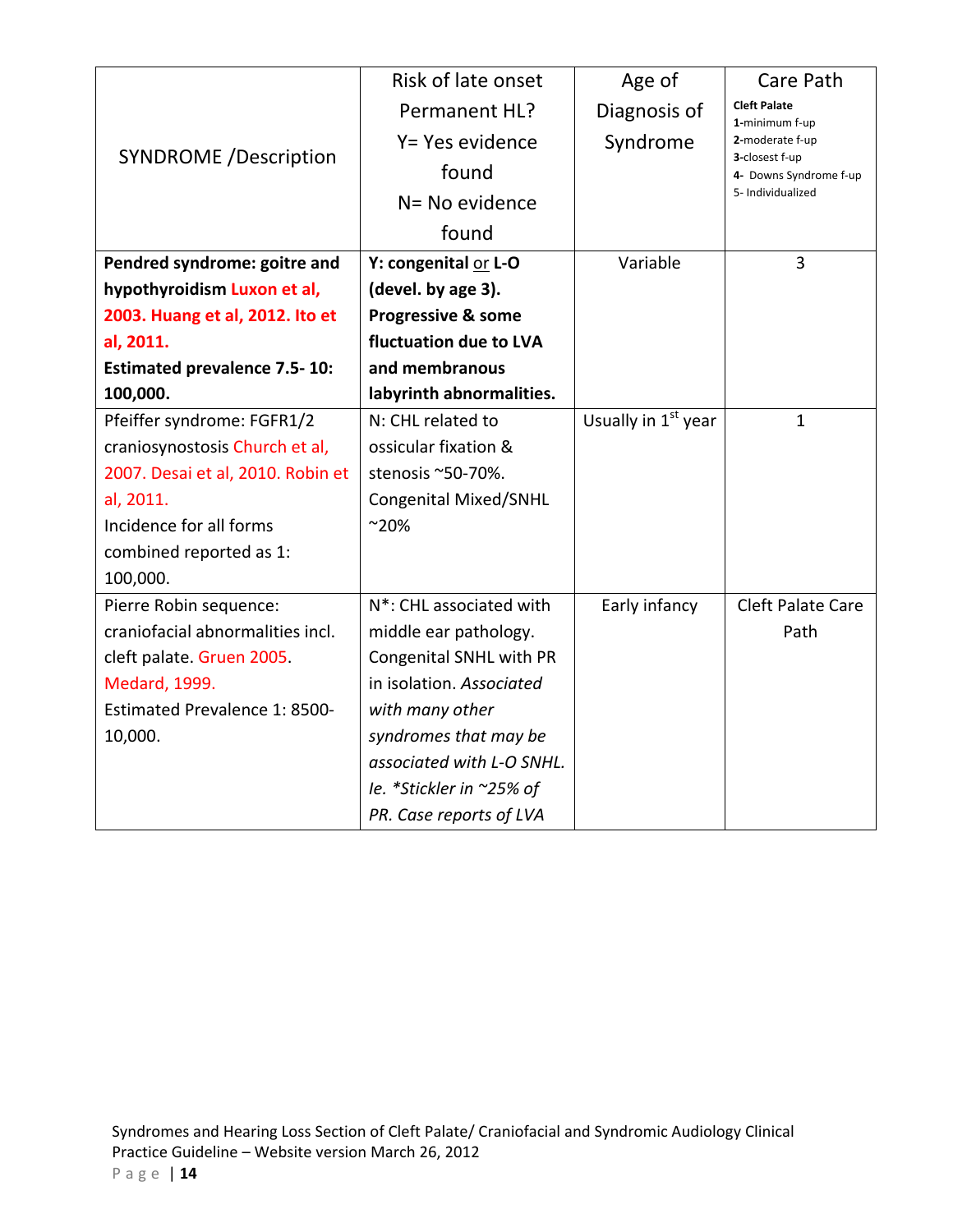|                                  | Risk of late onset           | Age of              | Care Path                                |
|----------------------------------|------------------------------|---------------------|------------------------------------------|
| <b>SYNDROME /Description</b>     | Permanent HL?                | Diagnosis of        | <b>Cleft Palate</b>                      |
|                                  | Y= Yes evidence              | Syndrome            | 1-minimum f-up<br>2-moderate f-up        |
|                                  | found                        |                     | 3-closest f-up<br>4- Downs Syndrome f-up |
|                                  | N= No evidence               |                     | 5- Individualized                        |
|                                  |                              |                     |                                          |
|                                  | found                        |                     |                                          |
| Refsum syndrome: phytanic acid   | Y: SNHL (predominantly       | Variable            | $\overline{2}$                           |
| storage disease characterized by | high frequency) related      |                     |                                          |
| microcephaly, severe             | to progressive toxic         |                     |                                          |
| developmental delay,             | effects of elevated          |                     |                                          |
| hypotonia, hepatomegaly,         | phytanic acid on             |                     |                                          |
| retinitis pigmentosa and         | peripheral                   |                     |                                          |
| dysmorphic facial features       | nerves. Progressive, often   |                     |                                          |
| Bamiou et al 2003. Raine et al   | asymmetrical hearing loss    |                     |                                          |
| 2008. Wanders et al, 2010.       | 50-70%. Evidence of CN       |                     |                                          |
| Prevalence and incidence data is | VIII involvement.            |                     |                                          |
| unavailable but estimated to be  | Symptom onset, with          |                     |                                          |
| very low.                        | retinitis pigmentosa         |                     |                                          |
|                                  | usually the first            |                     |                                          |
|                                  | symptom, ranges from 7       |                     |                                          |
|                                  | months of age to             |                     |                                          |
|                                  | adulthood.                   |                     |                                          |
| Saethre-Chotzen Syndrome:        | N: Typically CHL. Sporadic   | Due to its          | $\overline{2}$                           |
| craniofacial anomalies including | case reports of mixed or     | variability, age is |                                          |
| variable craniosynostosis Lee et | SNHL. Single cases at        | also variable       |                                          |
| al 2000. Robin et al 2011.       | <b>BCCH</b> of presumed late |                     |                                          |
| 1:25,000-50,000                  | onset.                       |                     |                                          |
| Stickler syndrome Type 1: flat   | Progressive SNHL in 60%      | Often after 1st     | $\overline{2}$                           |
| midface, cleft palate, myopia    | Y: SNHL ~40-50% more         | year as myopia      |                                          |
| with retinal detachment and      | severe & progressive in      | not identified      |                                          |
| cataracts, musculo-skeletal      | type 2 & 3. Can be           |                     |                                          |
| findings Robin et al, 2010.      | congenital or late onset.    |                     |                                          |
| Francomano, 2010. Szymko-        | Also CHL often related to    |                     |                                          |
| Bennett, 2001.                   | CP.                          |                     |                                          |
| Incidence 1:10,000               |                              |                     |                                          |
| ~20% cleft palate                |                              |                     |                                          |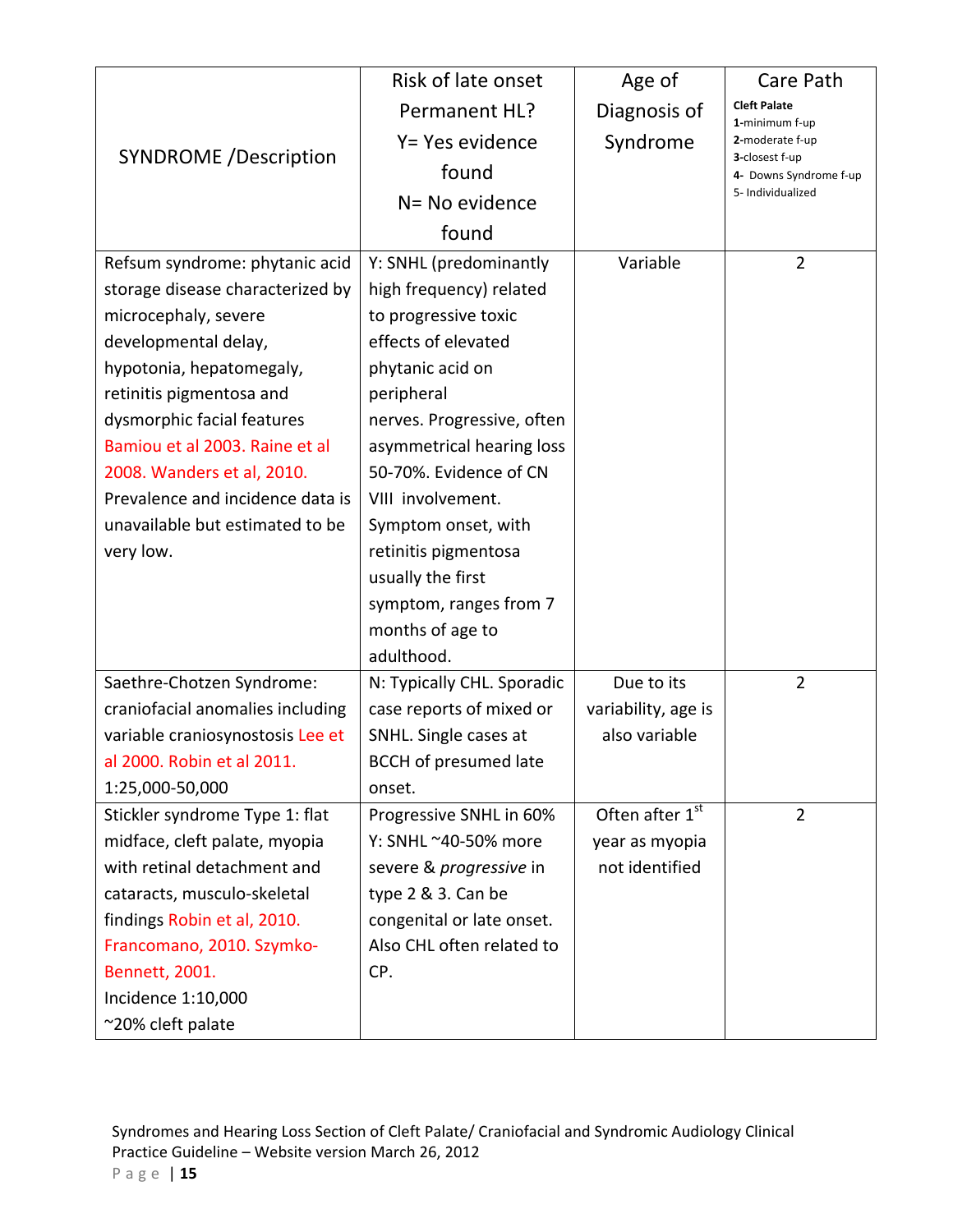|                                   | Risk of late onset             | Age of             | Care Path                                |
|-----------------------------------|--------------------------------|--------------------|------------------------------------------|
| <b>SYNDROME</b> /Description      | Permanent HL?                  | Diagnosis of       | <b>Cleft Palate</b>                      |
|                                   | Y= Yes evidence                | Syndrome           | 1-minimum f-up<br>2-moderate f-up        |
|                                   | found                          |                    | 3-closest f-up<br>4- Downs Syndrome f-up |
|                                   | N= No evidence                 |                    | 5- Individualized                        |
|                                   |                                |                    |                                          |
|                                   | found                          |                    |                                          |
| Stickler syndrome Type 2 &3:      | SNHL in 90%                    | Often after 1st    | $\overline{2}$                           |
| flat midface, cleft palate,       | Y: SNHL ~40-50% more           | year as myopia     |                                          |
| myopia with retinal detachment    | severe & <i>progressive</i> in | not identified     |                                          |
| and cataracts, musculo-skeletal   | type 2 & 3. Can be             |                    |                                          |
| findings Robin et al, 2010.       | congenital or late onset.      |                    |                                          |
| Francomano, 2010. Szymko-         | Also CHL often related to      |                    |                                          |
| Bennett, 2001.                    | CP.                            |                    |                                          |
| All 3 types:~20% cleft palate;    |                                |                    |                                          |
| 1-3:10.000                        |                                |                    |                                          |
| Treacher Collins syndrome         | N: Permanent CHL               | Typically at birth | 1                                        |
| (mandibulofacial dysostosis):     | related to outer & middle      | (sometimes         |                                          |
| craniofacial abnormalities Pagon  | ear malformation               | prenatally)        |                                          |
| et al 2006                        |                                |                    |                                          |
| 1:50,000 births                   |                                |                    |                                          |
| ~35% have cleft palate            |                                |                    |                                          |
| Turner syndrome: XO genotype      | Y: Often mid-frequency         | Adolescence        | 5 - Individualized                       |
| characterized by short stature,   | or high frequency onset        |                    |                                          |
| infertility, renal abnormalities, | in adolescence. Differs        |                    |                                          |
| chronic otitis media Verver et    | with karyotype.                |                    |                                          |
| al, 2010                          | <b>Prevalence of SNHL</b>      |                    |                                          |
| 1:2000 live females               | varies 10- 66%. CHL ~35%.      |                    |                                          |
| Usher syndrome types I and II:    | N: in type I congenital        | <b>Typically</b>   | 3                                        |
| retinits pigmentosa and vitiligo  | severe to profound SNHL,       | diagnosed as a     |                                          |
| Friedman et al 2011. Jaijo 2004   | in type II usually stable      | result of the      |                                          |
| 3-5:100,000                       | congenital loss in low         | congenital         |                                          |
| Type 1 constitutes 90% of         | freq sloping to severe or      | hearing loss       |                                          |
| syndrome.                         | profound in high               | diagnosis,         |                                          |
|                                   | frequencies, may also be       | therefore likely   |                                          |
|                                   | progressive.                   | <1 year            |                                          |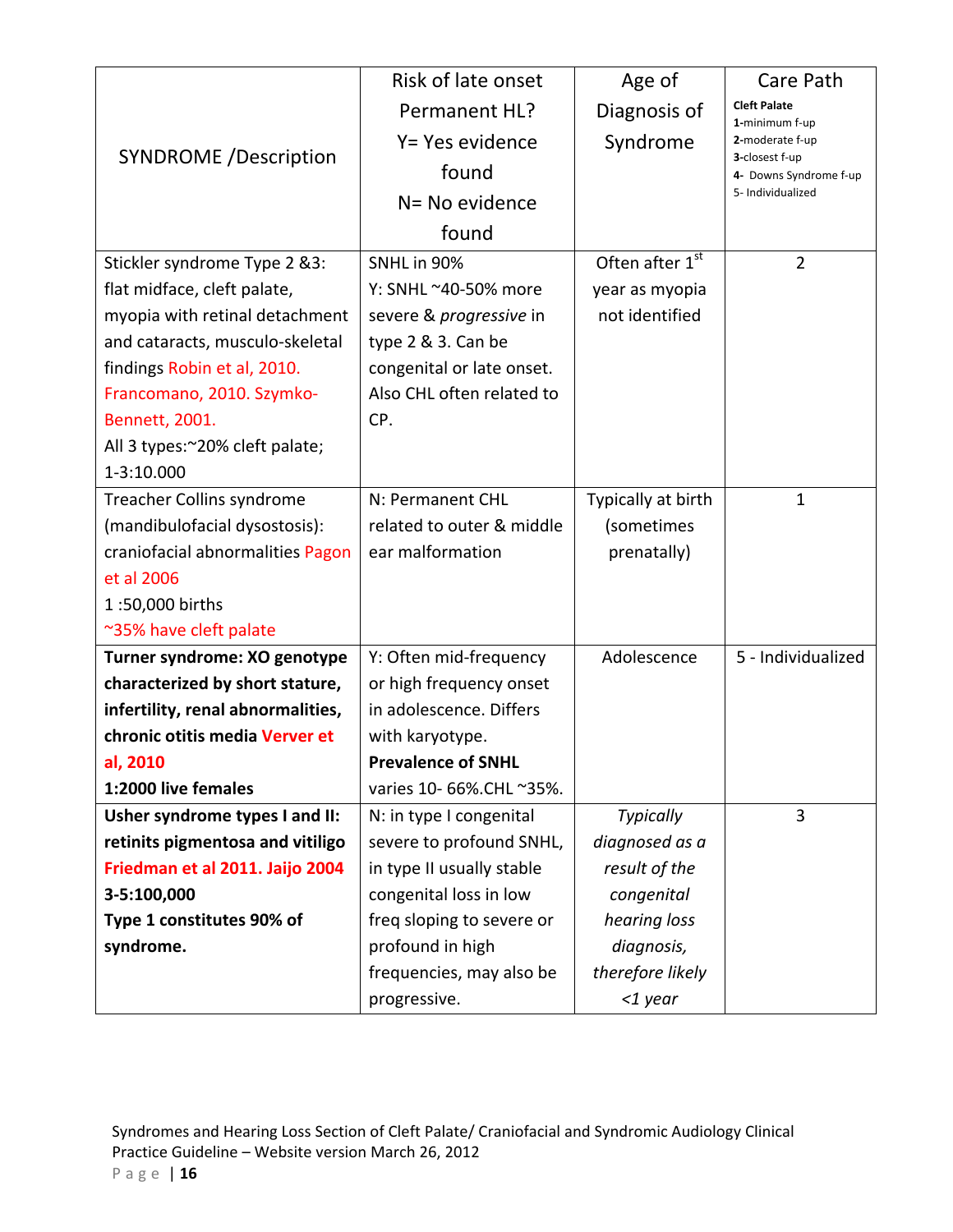|                                                                | Risk of late onset                                                | Age of                               | Care Path                                |
|----------------------------------------------------------------|-------------------------------------------------------------------|--------------------------------------|------------------------------------------|
| <b>SYNDROME</b> /Description                                   | Permanent HL?                                                     | Diagnosis of                         | <b>Cleft Palate</b>                      |
|                                                                | Y= Yes evidence                                                   | Syndrome                             | 1-minimum f-up<br>2-moderate f-up        |
|                                                                | found                                                             |                                      | 3-closest f-up<br>4- Downs Syndrome f-up |
|                                                                | N= No evidence                                                    |                                      | 5- Individualized                        |
|                                                                |                                                                   |                                      |                                          |
|                                                                | found                                                             |                                      |                                          |
| <b>Usher Type III</b>                                          | Y: Type III often born with                                       | Typically                            | 3                                        |
| Aller, 2004. Friedman et al                                    | normal hearing. Onset of                                          | diagnosed as a                       |                                          |
| 2011.                                                          | SNHL may be as early as                                           | result of SNHL                       |                                          |
| Prevalence 6% of all Usher                                     | 3-5 or in adolescence or                                          | after age 3                          |                                          |
| cases.                                                         | late childhood. Continues                                         |                                      |                                          |
|                                                                | to progress to severe and<br>profound in 4-5 <sup>th</sup> decade |                                      |                                          |
|                                                                | of life.                                                          |                                      |                                          |
|                                                                | Onset of mixed and SNHL                                           |                                      | 5 - Individualized                       |
| Van Buchem Syndrome: skull<br>otosclerosis facial changes over |                                                                   | Variable, often in<br>late childhood |                                          |
| time Two types: Type I (Van                                    | around age 15                                                     |                                      |                                          |
| <b>Buchem's disease) progressive</b>                           |                                                                   |                                      |                                          |
| form for lifetime; Type II                                     |                                                                   |                                      |                                          |
| (Worth disease) the pathologic                                 |                                                                   |                                      |                                          |
| bone deposition stops at 20                                    |                                                                   |                                      |                                          |
| years of age. The disease is                                   |                                                                   |                                      |                                          |
| incurable; surgical treatment                                  |                                                                   |                                      |                                          |
| aims to reduce the intracranial                                |                                                                   |                                      |                                          |
| pressure and to correct bones                                  |                                                                   |                                      |                                          |
| deformity.                                                     |                                                                   |                                      |                                          |
| Waardenburg Syndrome: three                                    | N: Type I: SNHL can be BL                                         | Typically at or                      | $\mathbf{1}$                             |
| types (I, II and III) white forelock,                          | or UL. Typically                                                  | near birth                           |                                          |
| heterochromia of irises. Rehm,                                 | congenital hearing loss                                           |                                      |                                          |
| 2008. Toriello, 2011                                           | can range from normal to                                          |                                      |                                          |
| Prevalence 1:42,000                                            | severe SNHL.                                                      |                                      |                                          |
|                                                                | Type II: *** Can be                                               |                                      |                                          |
|                                                                | progressive (70%). 5%                                             |                                      |                                          |
|                                                                | also present with CLP &                                           |                                      |                                          |
|                                                                | associated OM.                                                    |                                      |                                          |
|                                                                | Type III: least likely to                                         |                                      |                                          |
|                                                                | have hearing loss                                                 |                                      |                                          |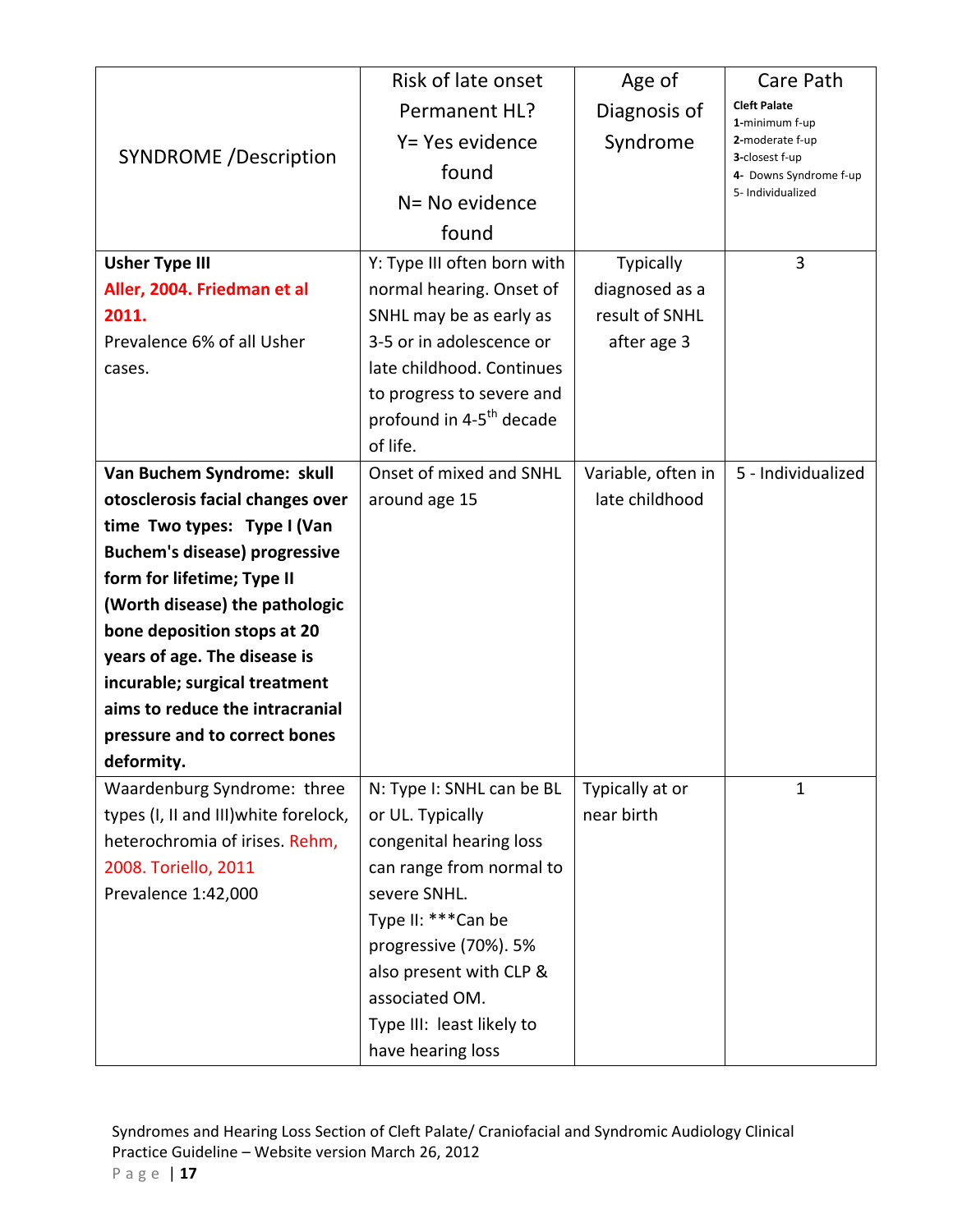## APPENDIX D. REFERENCES

- Abreu Alves, F. De Andrade Quintanilha Ribeiro, F. (2008). Clinical data and hearing of individuals with Alport syndrome. Revista Brasileira de Otorrinolaringologia. 74(6):807‐14.
- Allam, K. Wan, D. Kawamoto, H. Bradley, J. Sedano, H. Saied, S. (2011). The spectrum of median craniofacial dysplasia. *Plastic Reconstructive Surgery*. 127: 812.
- Aller, E. Jaijo, T. Oltra, S. Alio, J. Galan, F. Najera, C. Beneyto, M. Millan, JM. (2004). Mutation screening of USH3 gene (clarin‐1) in Spanish patients with Usher syndrome: low prevalence and phenotypic variability. *Clinical Genetics*. 66: 525–529.
- American Cleft Palate-Craniofacial Association. Parameters for Evaluation and Treatment of Patients with Cleft Lip/Palate or Other Craniofacial Anomalies. Official Publication of the American Cleft Platate-Craniofacial Association. Revised Edition November 2009.
- Arjmand, E. M., & Webber, A. (2004). Audiometric findings in children with a large vestibular aqueduct. *Archives of Otolaryngology‐‐Head & Neck Surgery.* 130(10), 1169‐1174.
- Baig SM, Koschak A, Lieb A, Gebhart M, Dafinger C, Nürnberg G, Ali A, ... (2011). Loss of Ca(v)1.3 (CACNA1D) function in a human channelopathy with bradycardia and congenital deafness. *Nature Neuroscience*. 14(1):77‐84
- Bamiou DE, Spraggs PR, Gibberd FB, Sidey MC, Luxon LM. (2003). Hearing loss in adult Refsum's disease. *Clinical Otolaryngology & Allied Science*. 28(3):227‐30.
- Barozzi S, Di Berardino F, Atzeri F, Filipponi E, Cerutti M, Selicorni A, Cesarani A. (2008). Audiological and vestibular findings in the kabuki syndrome. *American Journal of Medical Genetics*. 149A: 171– 176.
- Baumann M, Giunta C, Krabichler B, Ru¨schendorf F, Zoppi N, Colombi M, Bittner RE, ... (2012). Mutations in FKBP14 cause a variant of Ehlers‐Danlos syndrome with progressive kyphoscoliosis, myopathy, and hearing loss. *The American Journal of Human Genetics*. 90, 201– 216.
- Belmont, J. Craigen, W. Martinez, H. Jefferies, J. (2011). Genetic disorders with both hearing loss and cardiovascular abnormalities. *Advances in Otorhinolaryngology*. 70; 66–74.

Bidichandani SI, Delatycki MB. Friedreich ataxia. (1998 [Updated 2012]). In: Pagon RA, Bird TD, Dolan CR, et al., editors. *GeneReviews* [Internet]. Seattle (WA): University of Washington, Seattle; 1993- .

Bisdas S, Lenarz M, Lenarz T & Becker H.(2005). Inner ear abnormalities in patients with Goldenhar syndrome. *Otology & Neurotology*. 26:398–404.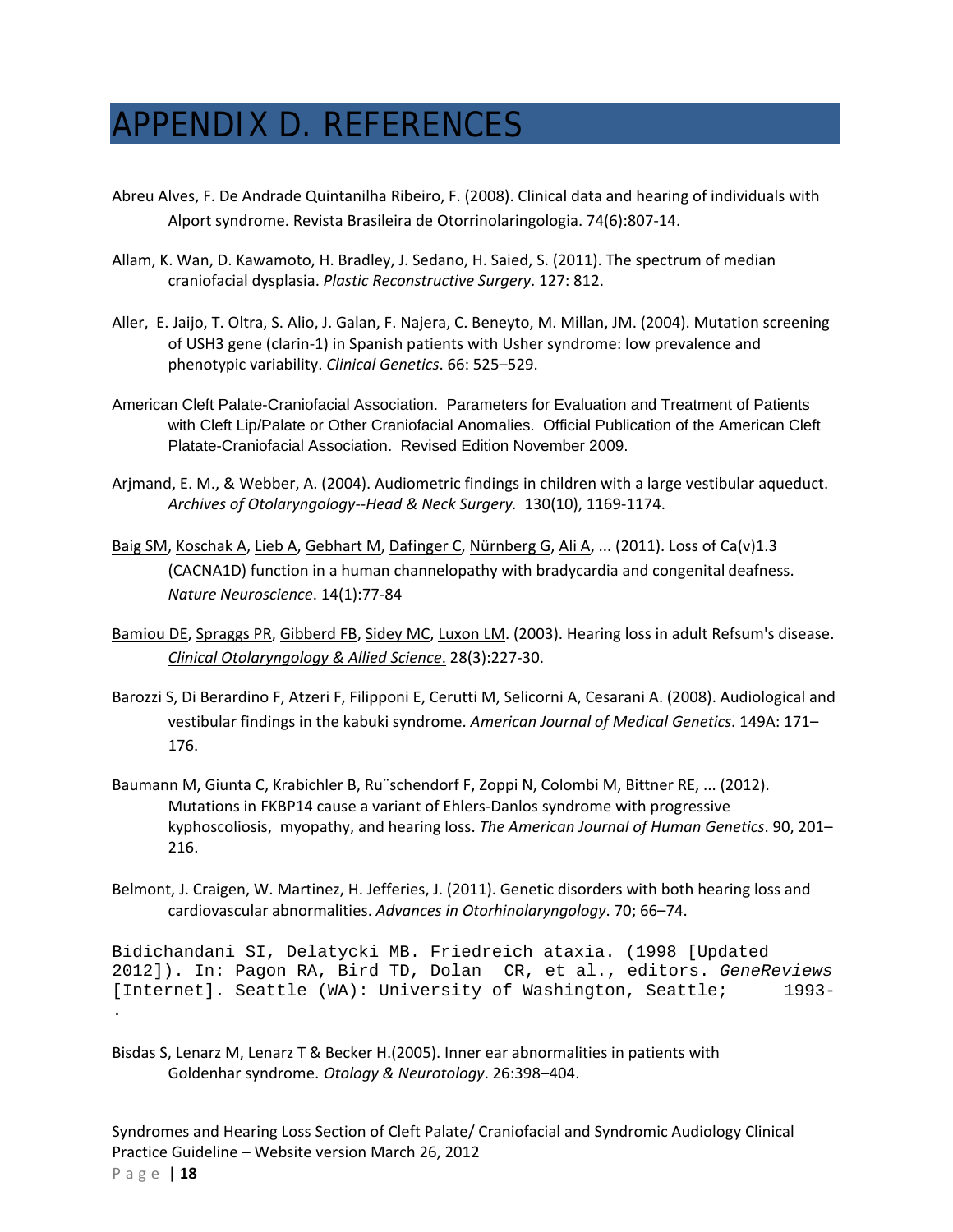Blaser S, Propst E, Martin D, Feigenbaum A, James A, Shannon P & Papsin B. (2006). Inner ear dysplasia is common in children with down syndrome (trisomy 21). *Laryngoscope*. 116:2113– 2119.

Braverman NE, Moser AB & Steinberg SJ. Rhizomelic Chondrodysplasia Punctata Type 1. (2001 [Updated 2010]). In: Pagon RA, Bird TD, Dolan CR, et al., editors. *GeneReviews* [Internet]. Seattle (WA): University of Washington, Seattle; 1993-.

Church MW, Parent‐Jenkins L, Rozzelle AA, Eldis FE, Kazzi NJ. (2007). Auditory brainstem response abnormalities and hearing loss in children with craniosynostosis. *Pediatrics.*6:119; 1351‐1360.

Clarke LA, Heppner J. Mucopolysacchyridosis Type 1. (2002 [Updated 2011]). In: Pagon RA, Bird TD, Dolan CR, et al., editors. *GeneReviews* [Internet]. Seattle (WA): University of Washington, Seattle; 1993-.

- Collett BR, Speltz ML, Cloonan YK, Leroux BG, Kelly JP, Werler MM.(2011). Neurodevelopmental outcomes in children with hemifacial microsomia. 165(2):134‐140.
- Collins, W. Choi, S. (2007). Otolaryngologic manifestations of achondroplasia. *Archives of Otolaryngology Head & Neck Surgery*. 133:237‐244.
- Danziger I, Brodsky L, Perry R, Nusbaum S, Bemat J & Robinson L. (1990). Nager's acrofacial dysostosis. case report and review of the literature. *International Journal of Pediatric Otorhinolatyngologv.* 20: 225‐240.
- Day R, Beckett B, Donnai D, Fryer A, Heidenblad M, Howard P, Kerr B, ... (2008). A clinical and genetic study of the Say/ Barber/ Biesecker/ Young‐Simpson type of Ohdo syndrome. Clinical Genetics, 74: 434–444.
- Digilio, M. et al. (1999). Audiological findings in patients with microdeletion 22q11 (Di George/velocardiofacial syndrome). *British Journal of Audiology*. 33(5):329‐33.
- Del Fattore, A. Cappariello, A.Teti, A. (2008). Genetics, pathogenesis and complications of osteopetrosis. *Bone*. 42; 19–29.
- Desai, U. Rosen, H. Mulliken, J. Gopen, Q. Meara, J. Rogers, G. (2010). Audiologic findings in Pfeiffer syndrome. Journal of Craniofacial Surgery. 21: 5. 1411‐1418.
- Dewan, K., Wippold, F. J., Lieu, J. E. (2009). Enlarged vestibular aqueduct in pediatric sensorineural hearing loss. *Journal of Otolaryngology, Head and Neck Surgery .* 140(4), 552‐558.
- Dozier TS, Duncan IM, Klein AJ, Lambert PR & Key L. (2005). Otologic manifestations of malignant osteopetrosis. *Otology & Neurotology*. 26:762–766.
- Evans, P. Ansari, B. Page, M. (2000). Letter to the Editor: Alstrom's syndrome with Kleinfelter's karyotype. *Journal of Internal Medicine*. 248: 89‐92.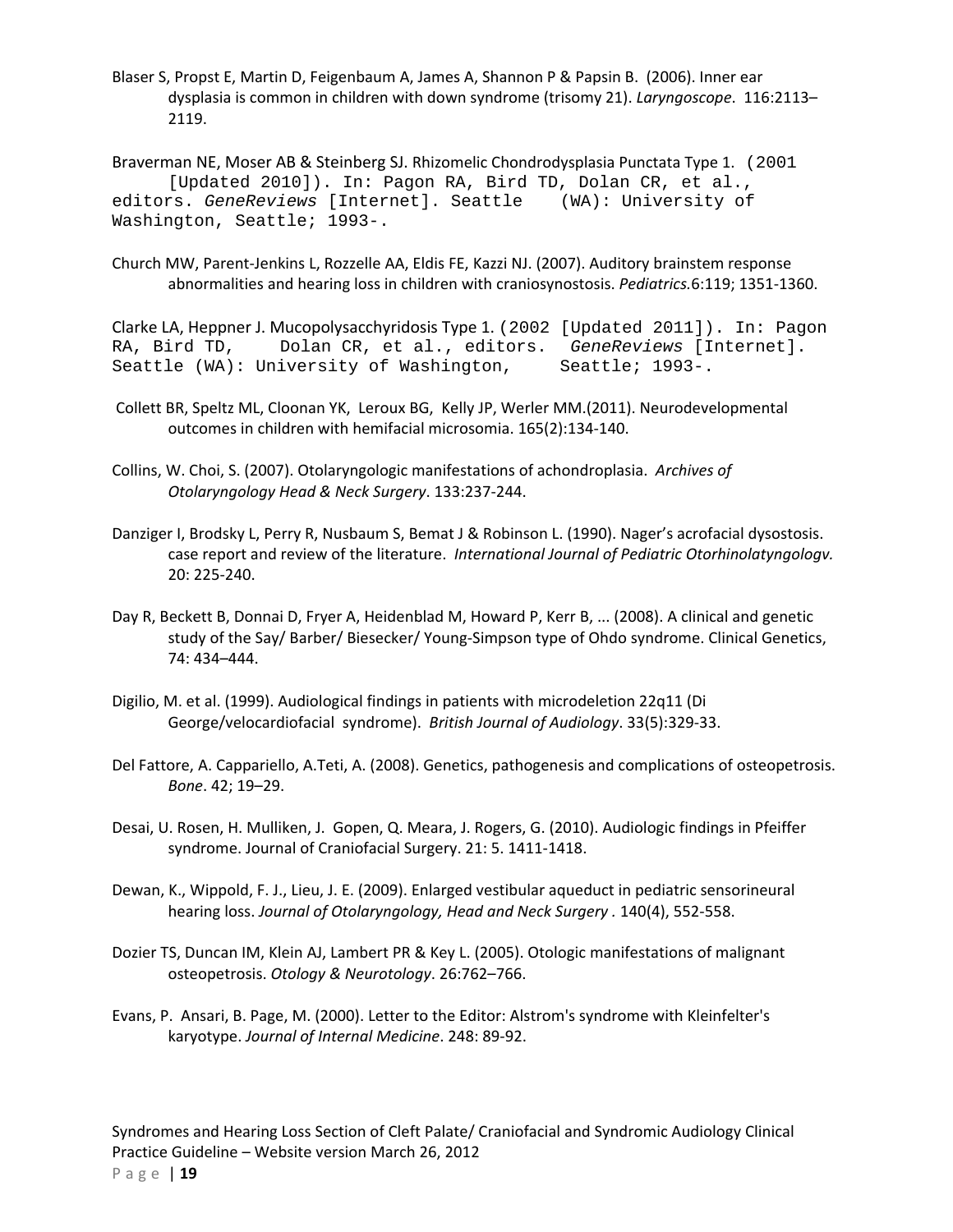- Evans GR, Lloyd SK, Ramsden RT.(2011). Neurofibromatosis type 2. *Advances in Otorhinolaryngology*. 70:91‐8.
- Forlino A, Cabral WA, Barnes AM & Marini JC. (2011). New perspectives on osteogenesis imperfecta. Nature Reviews, Endocrinology. 7, 540–557 .

Francomano, C. (2010). Stickler syndrome. *Management of Genetic Syndromes*. 52: 787‐796.

- Friedman, T. Schultz, J. Ahmed, Z. Tsilou, E. Brewer, C. (2011). Usher Syndrome: Hearing Loss with Vision Loss. Advances in Otorhinolaryngology. 70; pp 56–65.
- Gopen Q, Zhou G, Whittemore K & Kenna M. (2011). Enlarged vestibular aqueduct: review of controversial aspects. *The Laryngoscope*. 121: 1971–1978.
- Gritli S, Ben Salah M, Shili A, Robson CD, Ferjaoui M, Hendaoui L, Belhani A, ...(2010). Association of the Long QT Syndrome With Goiter and Deafness. *American Journal of Cardiology*. 105:681– 686.
- Gruen, P. et al. (2005). Anomalies of the ear in the Pierre Robin triad. *Annals of otology, rhinology and laryngology*. 114(8):605‐13.
- Halpin, C. Sims, K. (2008). Twenty years of audiology in a patient with Norrie disease. *International Journal of Pediatric Otorhinolaryngology*. 72; 1705—1710.
- Herrmann B, Karzon R & Molter D.(2005). Otologic and audiologic features of Nager acrofacial dysostosis. *International Journal of Pediatric Otorhinolaryngology*. 69, 1053—1059.
- Honnebier BM, Cabiling DS, Hetlinger M, McDonald‐McGinn DM, Zackai EH, Bartlett SP. (2008). The natural history of patients treated for FGFR3‐associated (Muenke‐type) craniosynostosis. *Plastic Reconstructive Surgery.* 121: 919‐931.
- Hopsua E, Markkola A & Pitkaranta A. (2007). Labyrinthine malformation in the 22q11.2 deletion syndrome. *Clinical Dysmorphology*. 16:67‐68.
- Huang BY, Zdanski C & Castillo M. (2012). Pediatric sensorineural hearing loss, part 2: syndromic and acquired causes. *American Journal of Neuroradiology.* 33:399–406

Katsanis SH, Jabs EW. Treacher Collins Syndrome. (2004 [Updated 2011]). In: Pagon RA, Bird TD, Dolan CR, et al., editors. GeneReviews [Internet]. Seattle (WA): University of Washington, Seattle; 1993-.

- Ito T, Choi BY, King KA, Zalewski CK, Muskett J, Chattaraj P, Shawker T, ... (2011). SLC26A4 Genotypes and phenotypes associated with enlargement of the vestibular aqueduct. *Cellular Physiology Biochemistry*. 28:545‐552
- Joy, T. Cao, H. Black, G. Malik, R. Charlton‐ Menys, V. Hegele, R. Durrington, P. Alstrom. (2007). syndrome: a case report and literature Review. *Orphanet Journal of Rare Diseases*. 2:49, 1‐10.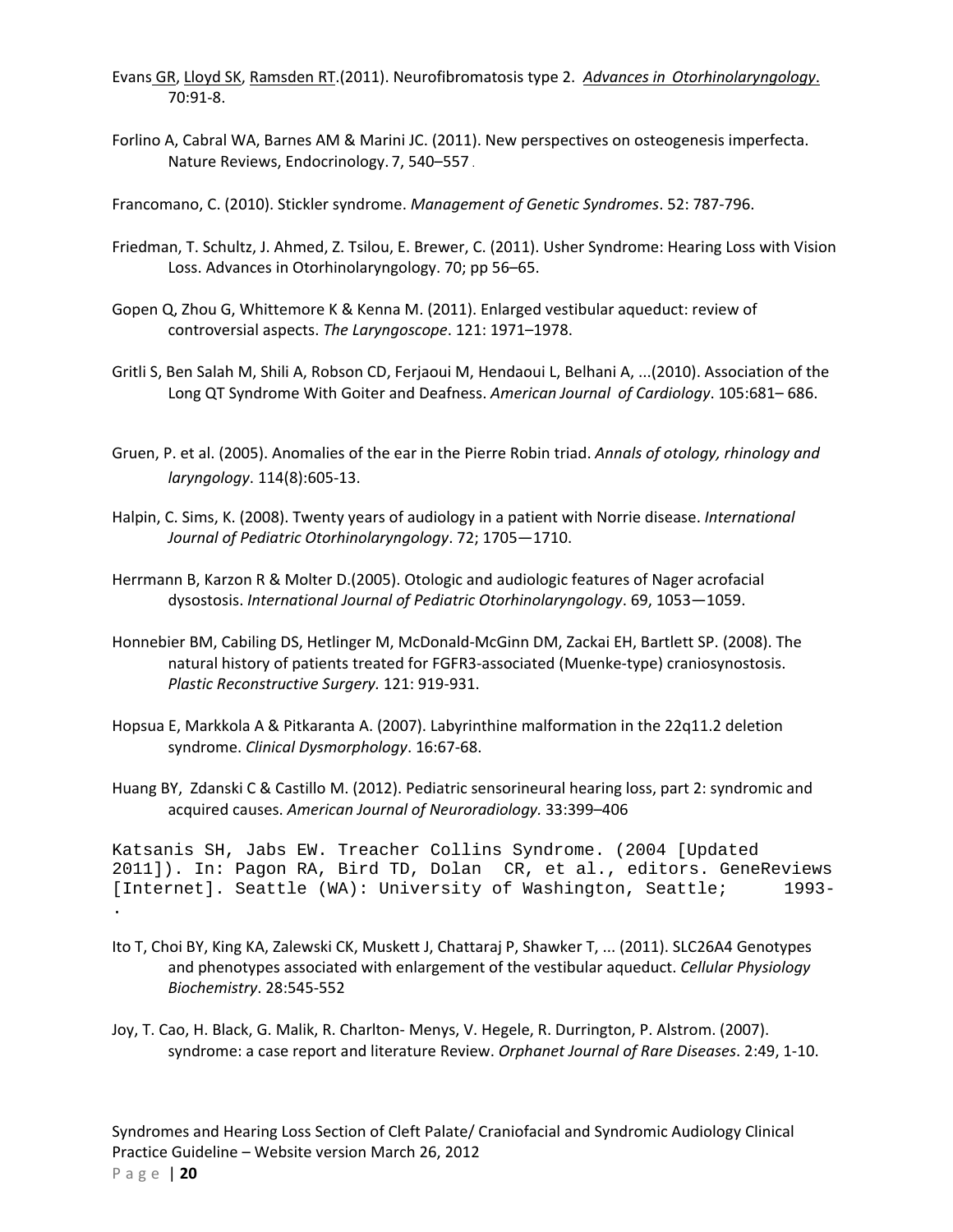- Kabzińska, D. (2010). Charcot‐Marie‐Tooth type 1A disease caused by a novel Ser112Arg mutation in the PMP22 gene, coexisting with a slowly progressive hearing impairment. *Journal of Applied Genetics*. 51(2)203‐214.
- Kashtan, C. (2011). Collagen IV‐related Alport syndrome and benign familial hematuria, collagen IV‐ related alport syndrome and thin basement membrane disease. Updated July 15, 2010. Retrieved from www.ncbi.nlm.nih.gov/pubmed on March 31, 2011.
- Keilmann A, Nakarat T, Bruce IA, Molter D & Malm G. (2012). Hearing loss in patients with mucopolysaccharidosis II: data from HOS – the Hunter outcome survey. *Journal of Inherited Metabolic Disorders*. 35:343–353.
- Kemperman, M. Koch, S. Kumar, S. Hiivgcn, P. Joosietr, F. Cremers, C. (2004). Evidence of progression and fluctuation of hearing impairment in branchio‐oto‐renal syndrome. *International Journal of Audiology*. 43: 523‐532.
- Kimberling WJ, Borsa N, Smith RJ. (2011). Hearing loss disorders associated with renal disease. *Advances in Otorhinolaryngology*. 70:75‐83.
- Lee, S. Seto, M. Sie, K. Cunningham, M. A. (2002). Child with Saethre‐Chotzen syndrome, sensorineural hearing loss, and a TWIST mutation. *Cleft Palate–Craniofacial Journal*. 39:1. 110‐114.
- Luxon, L. Cohen, M. Coffey, R. Phelps, PD. Britton, KE. Jan, H. Trembath, RC. Reardon, W. (2003). Neuro‐ otological findings in Pendred syndrome. *International Journal of Audiology*. 42:82–88.
- Malfait, F. Wenstrup, R. De Paepe, A. (2010). Clinical and genetic aspects of Ehlers‐Danlos syndrome, classic type. *Genetics in Medicine*. 12; 10. 587‐605.
- Malm, G. Gustafsson, B, Berglund, G. Lindstrom, M. Naess, K., Borgstrom, B. von Dobeln, U. Ringden, O. (2008). Outcome in six children with mucopolysaccharidosis type IH, hurler syndrome, after haematopoietic stem cell transplantation (HSCT). *Acta Pædiatrica* 97; 1108–1112.
- Marshall JD, Pietro M, Collin GB, Naggert JK. (2011). Alström syndrome: genetics and clinical overview. *Current Genomics*. 12, 225‐235.
- Martelli H, de Miranda RT, Fernandes CM, Bonan PR, Paranaiba LM, Graner E, Coletta D. (2009). Goldenhar syndrome: clinical features with orofacial emphasis. Journal of Applied Oral Science. 18(6):646‐9
- Matsumoto, N. Niikawa, N. (2003). Kabuki make‐up syndrome: a review. *American Journal of Medical Genetics*. 117C: 57–65.
- Medard C, François M, Narcy P. (1999). Hearing status of Robin sequence patients. *Annals d'otolaryngologie et de chirurgie cervicofaciale*. 116(6):317‐21.
- Mhanni A, Dawson A, Chudley A. (1998). Vertical transmission of the ohdo blepharophimosis syndrome. *American journal of medical genetics* 77:144–148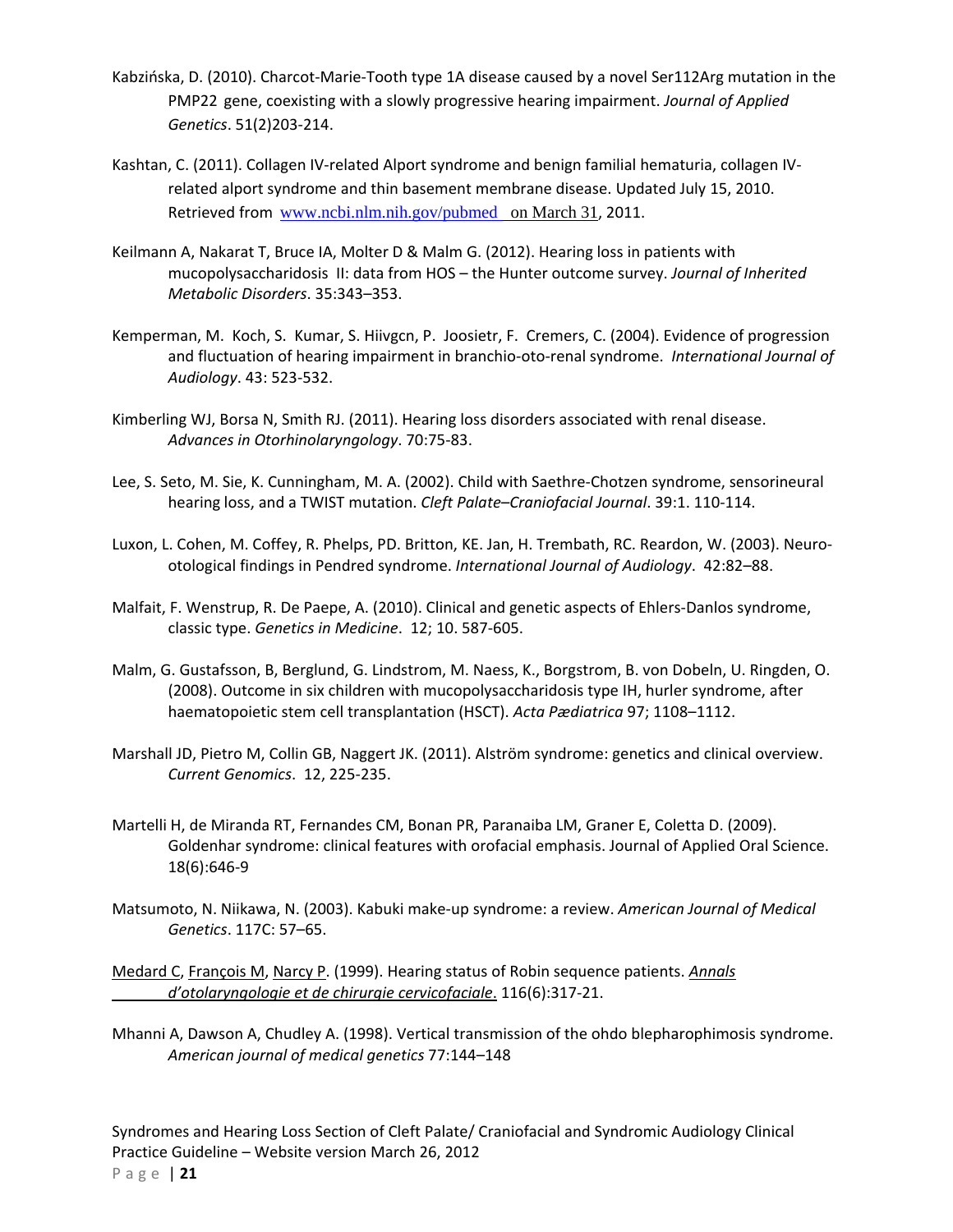- Miyajima C, Ishimoto SI & Yamasoba T. (2007). Otosclerosis associated with Ehlers‐Danlos syndrome: report of a case. Acta Oto‐Laryngologica. 127: 157‐159.
- Mohiddin, S. Ahmed, Z. Griffith, A. Tripodi, D. Friedman, T. Fananapazir, L. Morell R. (2004). Novel association of hypertrophic cardiomyopathy, sensorineural deafness, and a mutation in unconventional myosin VI (MYO6). *Journal of Medical Genetics.* 41;309–314.
- Morimoto, A.. Wiggins, R. Hudgins P. Hedlund G. Hamilton B. Mukherji S. Telian S. Harnsberger, H. (2006). Absent semicircular canals in CHARGE syndrome: Radiologic spectrum of findings. *American Journal of Neuroradiology* 27:1663–71.
- Pannier, S. Couloigner, V. Messaddeq, N. Elmaleh‐Bergès, M . Munnich A. Romand, R. Legeai‐Mallet, L. (2009) Activating Fgfr3 Y367C mutation causes hearing loss and inner ear defect in a mouse model of chondrodysplasia*. Biochimica et Biophysica Acta*. 17;92 140–147.
- Park AH, Wilson MA, Stevens PT, Harward R & Hohler N. (2012). Identification of hearing loss in pediatric patients with down syndrome. *Otolaryngology‐ Head and Neck Surgery*. 146(1) 135– 140.
- Pierpont, E. Weismer, S. Roberts, A.Tworog‐Dube, E. Pierpont, M. Mendelsohn, N. Seidenberg, M. (2010). The language phenotype of children and adolescents with Noonan syndrome. *Journal of Speech, Language, and Hearing Research*. 53; 917–932.
- Pingault V Ente D, Dastot‐Le Moal F, Goossens M, Marlin S, Bondurand N. (2010). Review and Update of Mutations Causing Waardenburg Syndrome. *Human Mutation*. 31:391–406.
- Postelmans, J. Stockroos, R. (2006). Cochlear implantation in a patient with deafness induced by Charcot–Marie–Tooth disease (hereditary motor and sensory neuropathies). *The Journal of Laryngology & Otology*. 120, 508–510.
- Raine, C., Kurukalasuriya,M. Bajaj, Y. Strachan, D. (2008). Cochlear implantation in Refsum's disease. *Cochlear Implants International* . 9(2), 97–102.
- Rajenderkumar, D. Bamiou, DE. Sirimanna T. (2005). Audiological profile in Apert syndrome. *Archives of Disease in Childhood*. 90:592–593.
- Rance G, Corben L, Barker E, Carew P, Chisari D, Rogers M, Dowell R ...(2009). Auditory perception in individuals with Friedreich's ataxia. *Audiology & Neurootology*. 0;15(4):229‐40.
- Rehm HL, Zhang DS, Brown MC, Burgess B, Halpin C, Berger W, Morton CC, ... (2002). Vascular defects and sensorineural deafness in a mouse model of Norrie disease. The Journal of Neuroscience, *22*(11):4286–4292

Robin NH, Falk MJ & Haldeman‐Englert CR. FGFR‐related craniosynostosis syndromes. (1998 [Updated 2011]). In: Pagon RA, Bird TD, Dolan CR, et al., editors. *GeneReviews* [Internet]. Seattle (WA): University of Washington, Seattle; 1993-.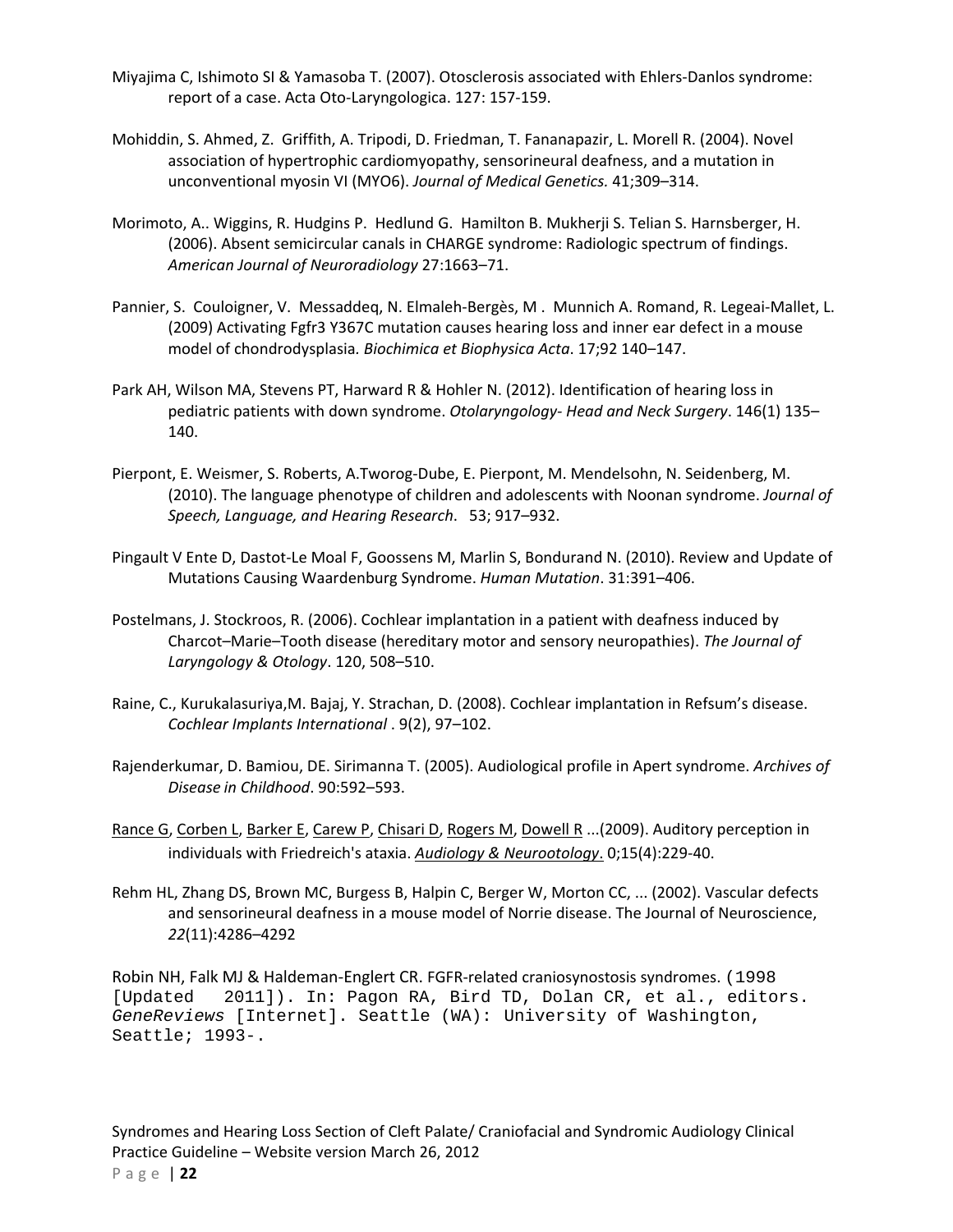Robin NH, Moran RT, Warman M, et al. Stickler Syndrome. (2000 [Updated 2011]). In: Pagon RA, Bird TD, Dolan CR, et al., editors. GeneReviews [Internet]. Seattle (WA): University of Washington, Seattle; 1993-.

- Romand, R. Legeai‐Mallet, L. (2009). Activating Fgfr3 Y367C mutation causes hearing loss and inner ear defect in a mouse model of chondrodysplasia*. Biochimica et Biophysica Acta*. 17;92. 140–147.
- Sainz, M. García‐Valdecasas, J. Ballesteros, J. (2009). Surgical options for hearing loss in patients with osteogenesis imperfecta. *Acta Otorrinolaringol Espania*. 60(2):126‐30.
- Santos, S. Sgambatti, L. Bueno, A. Albi, G. Suárez, A. Domínguez, M. (2010). Enlarged vestibular aqueduct syndrome: A review of 55 paediatric patients. *Acta Otorrinolaringologica Espania*. 61(5):338−344.
- Shott SR.(2006). Down syndrome: common otolaryngologic manifestations. *American Journal of Medical Genetics.* 142C:131–140
- Skarzynski, H. Porowski, M. Podskarbi‐Fayette, R. (2009). Treatment of otological features of the oculoauriculovertebral dysplasia (Goldenhar syndrome). *International Journal of Pediatric Otorhinolaryngology.* 73; 915–921.
- Sopontammarak S, Khongphatthanayothin A, Sa‐Nguanchua P. (2003). Prevalence of idiopathic long QT syndrome in congenital sensori-neural hearing loss students of Songkhla School for the Deaf. *Journal of the medical association of thailand*. 86(12):1149‐55.
- Szymko‐Bennett YM, Kurima K, Olsen B, Seegmiller R, Griffith AJ. (2003). Auditory function associated with Col11a1 haploinsufficiency in chondrodysplasia (cho) mice. *Hearing Research*. Jan; 175 (1‐ 2):178‐82.
- Szymko-Bennett, Y. Mastroianni MA, Shotland LI, Davis J, Ondrey FG, Balog JZ, Rudy SF ... (2001). Auditory dysfunction in Stickler syndrome. *Archives of otolaryngology head and neck surgery*. 127: 1061‐1068.
- Tartaglia, M. Zampino, G. Gelb, B. (2009). Noonan syndrome: clinical aspects and molecular pathogenesis. *Molecular Syndromology*. 1:2–26.
- Tokgöz‐Yılmaz S, Sahlı S, Fitoz S, Sennaroğlu G, Tekin M. (2011). Audiological findings in otospondylomegaepiphyseal dysplasia (OSMED) associated with a novel mutation in COL11A2. *International Journal of Pediatric Otorhinolaryngology*. Mar;75(3):433‐7.
- Thomeer, H. Crins, T. Kamsteeg, E. Buijsman, W. Cruysberg, J. Knoers, N. Cremers, C. (2010). Clinical presentation and the presence of hearing impairment in branchio‐oculo‐facial syndrome: a new mutation in the TFAP2A Gene. *Annals of Otology, Rhinotogy & Laryngology*. 119(I2):8O6‐8I4.
- Toriello, HV. (2011). Pigmentary anomalies and hearing loss. *Advances in Otorhinolaryngology*. 70:50‐5.
- Toriello HV, Reardon, W., & Gorlin, R., eds. (2004). *Hereditary Hearing Loss and its Syndromes*, 2nd edition. New York, Oxford University Press.